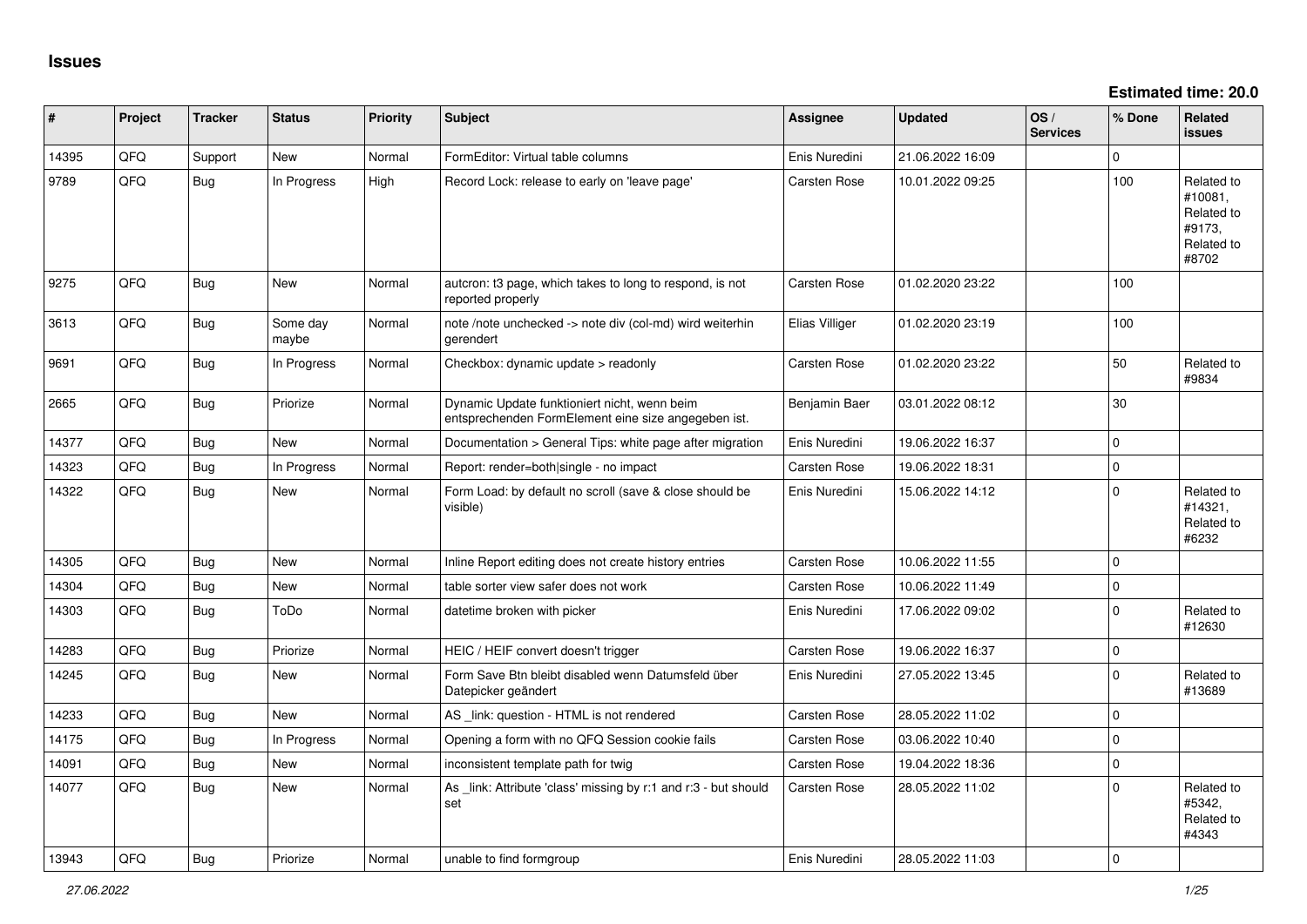| #     | Project | <b>Tracker</b> | <b>Status</b> | <b>Priority</b> | Subject                                                                                                                                             | <b>Assignee</b>     | <b>Updated</b>   | OS/<br><b>Services</b> | % Done      | Related<br><b>issues</b>                         |
|-------|---------|----------------|---------------|-----------------|-----------------------------------------------------------------------------------------------------------------------------------------------------|---------------------|------------------|------------------------|-------------|--------------------------------------------------|
| 13899 | QFQ     | <b>Bug</b>     | ToDo          | Normal          | Selenium: zum laufen bringen                                                                                                                        | Enis Nuredini       | 25.03.2022 10:24 |                        | $\Omega$    |                                                  |
| 13767 | QFQ     | <b>Bug</b>     | Feedback      | Normal          | date/time-picker: required shows up/down button orange                                                                                              | Enis Nuredini       | 16.05.2022 23:16 |                        | $\mathbf 0$ |                                                  |
| 13716 | QFQ     | Bug            | New           | High            | Firefox ask to store username/password                                                                                                              | Enis Nuredini       | 30.05.2022 09:31 |                        | $\mathbf 0$ | Related to<br>#13827                             |
| 13706 | QFQ     | <b>Bug</b>     | New           | Normal          | Wrong CheckType in FieldElement LastStatus of Form Cron                                                                                             | <b>Carsten Rose</b> | 21.01.2022 18:20 |                        | $\mathbf 0$ |                                                  |
| 13689 | QFQ     | Bug            | <b>New</b>    | Normal          | Enter auf Eingabefeld mit ungültigem Wert führt zu blurry<br>Seite                                                                                  | Enis Nuredini       | 28.05.2022 10:53 |                        | $\Omega$    | Related to<br>#14245, Has<br>duplicate<br>#11891 |
| 13659 | QFQ     | <b>Bug</b>     | <b>New</b>    | Normal          | wrong sanitize class applied to R-store                                                                                                             | <b>Carsten Rose</b> | 15.01.2022 14:23 |                        | $\mathbf 0$ |                                                  |
| 13647 | QFQ     | <b>Bug</b>     | <b>New</b>    | Normal          | Autofocus funktioniert nicht auf Chrome                                                                                                             | Benjamin Baer       | 19.03.2022 17:44 |                        | $\Omega$    |                                                  |
| 13592 | QFQ     | <b>Bug</b>     | <b>New</b>    | Normal          | QFQ Build Queue: das vergeben von Tags klappt nicht. Es<br>werden keine Releases gebaut.                                                            | <b>Carsten Rose</b> | 19.03.2022 17:45 |                        | $\mathbf 0$ |                                                  |
| 13528 | QFQ     | <b>Bug</b>     | New           | Normal          | qfq.io > releases: es wird kein neues Release angelegt                                                                                              | Benjamin Baer       | 19.03.2022 17:46 |                        | $\mathbf 0$ |                                                  |
| 13460 | QFQ     | <b>Bug</b>     | <b>New</b>    | Normal          | Doc: Password set/reset  password should not processed<br>with 'html encode'                                                                        | Carsten Rose        | 19.03.2022 17:46 |                        | $\Omega$    |                                                  |
| 13451 | QFQ     | <b>Bug</b>     | <b>New</b>    | Normal          | Character Counter / Max Character: Problem in Safari                                                                                                | <b>Carsten Rose</b> | 15.04.2022 17:18 |                        | $\mathbf 0$ |                                                  |
| 13332 | QFQ     | Bug            | <b>New</b>    | Normal          | Multi Form: Required Felder werden visuell nicht markiert.                                                                                          | Carsten Rose        | 19.03.2022 17:47 |                        | $\mathbf 0$ |                                                  |
| 13331 | QFQ     | <b>Bug</b>     | <b>New</b>    | Normal          | Multi Form: Clear Icon misplaced                                                                                                                    | Carsten Rose        | 19.03.2022 17:47 |                        | $\Omega$    |                                                  |
| 12989 | QFQ     | <b>Bug</b>     | <b>New</b>    | Normal          | empty string does not trigger dynamic update                                                                                                        | Enis Nuredini       | 28.05.2022 11:09 |                        | $\mathbf 0$ |                                                  |
| 12974 | QFQ     | <b>Bug</b>     | <b>New</b>    | High            | Sanitize Queries in Action-Elements                                                                                                                 | <b>Carsten Rose</b> | 07.12.2021 17:19 |                        | $\mathbf 0$ |                                                  |
| 12716 | QFQ     | <b>Bug</b>     | <b>New</b>    | Normal          | template group: Pattern only applied to first instance                                                                                              | Carsten Rose        | 19.03.2022 17:47 |                        | $\mathbf 0$ |                                                  |
| 12714 | QFQ     | <b>Bug</b>     | <b>New</b>    | Normal          | Conversion of GIF to PDF broken when GIF contains Alpha.                                                                                            | <b>Carsten Rose</b> | 19.03.2022 17:49 |                        | $\mathbf 0$ |                                                  |
| 12702 | QFQ     | <b>Bug</b>     | <b>New</b>    | High            | templateGroup: broken in multiDb Setup                                                                                                              | <b>Carsten Rose</b> | 14.12.2021 16:02 |                        | $\mathbf 0$ |                                                  |
| 12670 | QFQ     | <b>Bug</b>     | <b>New</b>    | High            | Dropdown-Menu classes können nicht mehr angegeben<br>werden                                                                                         | <b>Carsten Rose</b> | 07.12.2021 17:19 |                        | $\Omega$    |                                                  |
| 12581 | QFQ     | Bug            | <b>New</b>    | Normal          | Form forward=close: Record 'new' in new browser tab ><br>save (& close) >> Form is not reloaded with new created<br>record id and stays in mode=new | <b>Carsten Rose</b> | 19.03.2022 17:48 |                        | $\mathbf 0$ |                                                  |
| 12546 | QFQ     | Bug            | Feedback      | Normal          | Branch 'Development' - Unit Tests mit dirty workaround<br>angepasst                                                                                 | Carsten Rose        | 19.03.2022 17:48 |                        | $\mathbf 0$ |                                                  |
| 12545 | QFQ     | <b>Bug</b>     | New           | Urgent          | sql.log not created / updated                                                                                                                       | Carsten Rose        | 14.12.2021 16:02 |                        | $\mathbf 0$ |                                                  |
| 12520 | QFQ     | <b>Bug</b>     | New           | Normal          | Switch FE User: still active even FE User session expired                                                                                           | Carsten Rose        | 19.03.2022 17:48 |                        | $\mathbf 0$ |                                                  |
| 12513 | QFQ     | <b>Bug</b>     | New           | High            | Implement server side check of maxlength                                                                                                            | Carsten Rose        | 07.12.2021 17:19 |                        | 0           |                                                  |
| 12512 | QFQ     | <b>Bug</b>     | New           | Normal          | Some MySQL Installation can't use 'stored procedures'                                                                                               | Carsten Rose        | 19.03.2022 17:48 |                        | 0           |                                                  |
| 12508 | QFQ     | Bug            | In Progress   | High            | qfq Form: sendMail                                                                                                                                  | Karin Niffeler      | 19.03.2022 17:48 |                        | $\mathbf 0$ |                                                  |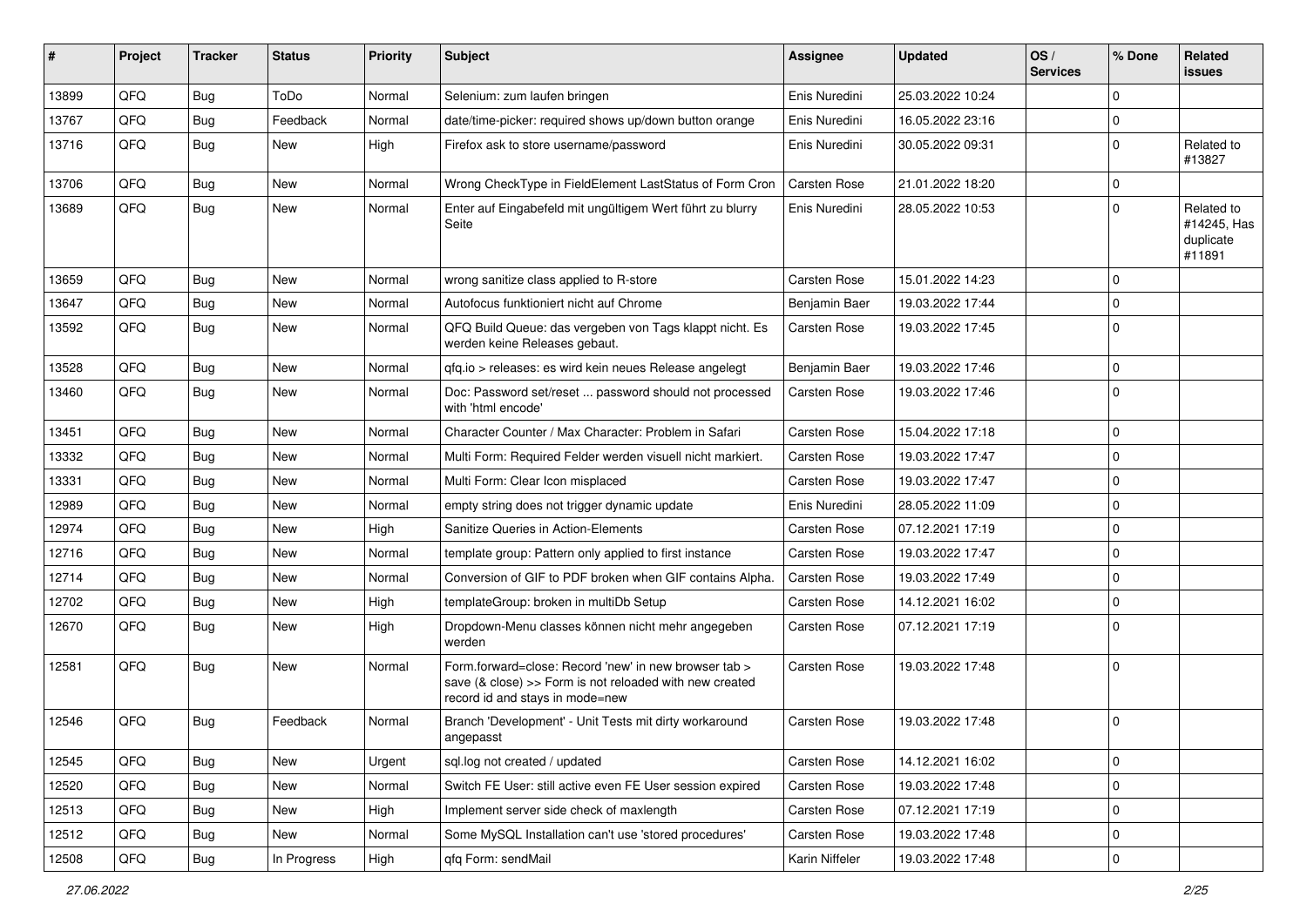| ∥ #   | Project | <b>Tracker</b> | <b>Status</b> | <b>Priority</b> | <b>Subject</b>                                                                          | Assignee            | <b>Updated</b>   | OS/<br><b>Services</b> | % Done      | Related<br>issues                                                                                                              |
|-------|---------|----------------|---------------|-----------------|-----------------------------------------------------------------------------------------|---------------------|------------------|------------------------|-------------|--------------------------------------------------------------------------------------------------------------------------------|
| 12468 | QFQ     | <b>Bug</b>     | New           | Urgent          | Form: update Form.title after save                                                      | <b>Carsten Rose</b> | 03.05.2021 21:12 |                        | $\mathbf 0$ |                                                                                                                                |
| 12463 | QFQ     | <b>Bug</b>     | ToDo          | High            | QFQ Function: 'function' and 'sql' on same level - output of<br>sql is shown two times. | Carsten Rose        | 15.12.2021 16:31 |                        | $\Omega$    |                                                                                                                                |
| 12395 | QFQ     | <b>Bug</b>     | ToDo          | High            | QFQ Function: Result two times shown                                                    | Carsten Rose        | 18.02.2022 08:59 |                        | $\mathbf 0$ |                                                                                                                                |
| 12327 | QFQ     | <b>Bug</b>     | New           | Normal          | Copy to clipboard: Glyphicon can not be changed                                         | Carsten Rose        | 27.12.2021 17:59 |                        | $\mathbf 0$ |                                                                                                                                |
| 12325 | QFQ     | <b>Bug</b>     | Priorize      | Normal          | MultiDB form.dblndex not working for report syntax                                      | Carsten Rose        | 07.09.2021 13:37 |                        | $\Omega$    | Related to<br>#12145,<br>Related to<br>#12314                                                                                  |
| 12187 | QFQ     | Bug            | New           | Normal          | Trigger FormAsFile() via Report: probably problem with multi<br>DB setup                | Carsten Rose        | 20.03.2021 21:20 |                        | $\mathbf 0$ |                                                                                                                                |
| 12133 | QFQ     | Bug            | <b>New</b>    | Normal          | NPM, phpSpreadSheet aktualisieren                                                       | <b>Carsten Rose</b> | 15.03.2021 09:04 |                        | $\mathbf 0$ |                                                                                                                                |
| 12066 | QFQ     | <b>Bug</b>     | New           | High            | enterAsSubmit: Forward wird nicht ausgeführt                                            | Enis Nuredini       | 29.05.2022 09:23 |                        | $\mathbf 0$ |                                                                                                                                |
| 12045 | QFQ     | <b>Bug</b>     | New           | Normal          | templateGroup afterSave FE: Aufruf ohne<br>sqlHonorFormElements funktioniert nicht      | Carsten Rose        | 18.02.2021 16:33 |                        | $\mathbf 0$ |                                                                                                                                |
| 12040 | QFQ     | <b>Bug</b>     | <b>New</b>    | Normal          | FE Mode 'hidden' für zwei FEs auf einer Zeile                                           | Carsten Rose        | 18.02.2021 10:13 |                        | $\mathbf 0$ |                                                                                                                                |
| 11752 | QFQ     | <b>Bug</b>     | <b>New</b>    | Normal          | checkbox renders multiple input elements with same name                                 | Carsten Rose        | 17.12.2020 14:58 |                        | $\mathbf 0$ | Related to<br>#11750                                                                                                           |
| 11715 | QFQ     | <b>Bug</b>     | <b>New</b>    | Normal          | acceptZeroAsRequired and requiredOffButMark do not<br>coincide                          |                     | 08.12.2020 12:13 |                        | $\Omega$    |                                                                                                                                |
| 11695 | QFQ     | <b>Bug</b>     | New           | Normal          | MultiForm required FE Error                                                             | Carsten Rose        | 04.12.2020 13:34 |                        | $\mathbf 0$ |                                                                                                                                |
| 11668 | QFQ     | <b>Bug</b>     | <b>New</b>    | Normal          | Play function.sql - problem with mysql                                                  | Carsten Rose        | 03.05.2021 20:48 |                        | $\Omega$    |                                                                                                                                |
| 11667 | QFQ     | <b>Bug</b>     | New           | Normal          | MySQL mariadb-server-10.3: Incorrect datetime value                                     | Carsten Rose        | 03.05.2021 20:48 |                        | $\mathbf 0$ |                                                                                                                                |
| 11630 | QFQ     | <b>Bug</b>     | Feedback      | High            | Bitte check ob CALL() in 20.11.0 noch so funktioniert wie in<br>20.4.1                  | Enis Nuredini       | 28.05.2022 13:45 |                        | $\mathbf 0$ | Related to<br>#11325                                                                                                           |
| 11522 | QFQ     | <b>Bug</b>     | New           | Normal          | Aus/Einblenden von Reitern                                                              |                     | 13.11.2020 14:58 |                        | $\mathbf 0$ |                                                                                                                                |
| 11517 | QFQ     | <b>Bug</b>     | In Progress   | Normal          | extraButtonInfo Broken for multiple FormElements                                        | <b>Carsten Rose</b> | 12.05.2022 13:12 |                        | $\Omega$    | Related to<br>#7890,<br>Related to<br>#3811, Has<br>duplicate<br>#10905, Has<br>duplicate<br>#10553, Has<br>duplicate<br>#6779 |
| 11347 | QFQ     | <b>Bug</b>     | Feedback      | Normal          | If Bedingungen funktionieren nicht korrekt                                              | Christoph Fuchs     | 21.03.2021 20:37 |                        | $\mathbf 0$ |                                                                                                                                |
| 11239 | QFQ     | <b>Bug</b>     | New           | Normal          | Radiobutton (plain): horizontales Rendern abhängig vom<br>Datentyp in der Datenbank     | Carsten Rose        | 30.09.2020 18:37 |                        | $\mathbf 0$ |                                                                                                                                |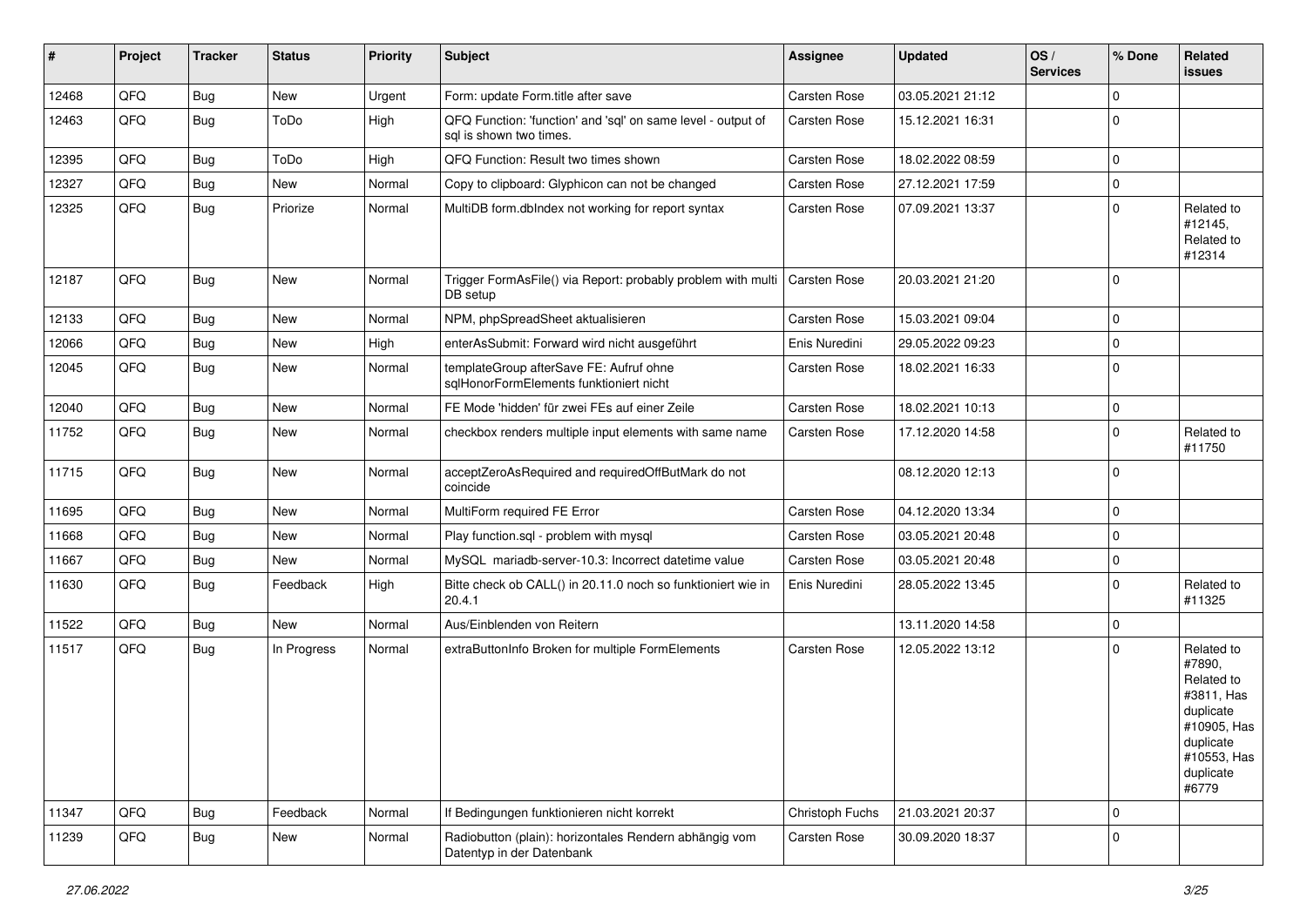| #     | Project | <b>Tracker</b> | <b>Status</b> | <b>Priority</b> | <b>Subject</b>                                                                  | <b>Assignee</b>     | <b>Updated</b>   | OS/<br><b>Services</b> | % Done      | Related<br><b>issues</b>                                             |
|-------|---------|----------------|---------------|-----------------|---------------------------------------------------------------------------------|---------------------|------------------|------------------------|-------------|----------------------------------------------------------------------|
| 11237 | QFQ     | <b>Bug</b>     | New           | High            | Radiobutton / parameter.buttonClass= btn-default - kein dirty<br>Trigger        | Benjamin Baer       | 03.05.2021 21:12 |                        | $\mathbf 0$ | Related to<br>#10766                                                 |
| 11195 | QFQ     | <b>Bug</b>     | New           | Low             | Dynamic Update: Note not updated if new text is empty<br>(v20.4)                |                     | 25.09.2020 11:14 |                        | $\mathbf 0$ |                                                                      |
| 11057 | QFQ     | <b>Bug</b>     | <b>New</b>    | High            | Checkboxes ohne span.checkmark im Report werden<br>ausgeblendet                 | Benjamin Baer       | 03.05.2021 21:12 |                        | $\mathbf 0$ | Related to<br>#11039                                                 |
| 10937 | QFQ     | <b>Bug</b>     | <b>New</b>    | Normal          | Fehler mit abhängigen Select- Feldern beim Positionieren                        | <b>Carsten Rose</b> | 12.11.2020 23:45 |                        | $\mathbf 0$ |                                                                      |
| 10890 | QFQ     | <b>Bug</b>     | New           | Normal          | AutoCron hangs                                                                  |                     | 20.07.2020 13:56 |                        | $\mathbf 0$ |                                                                      |
| 10766 | QFQ     | <b>Bug</b>     | New           | High            | Radiobutton / parameter.buttonClass=btn-default: dynamic<br>update              |                     | 03.05.2021 21:12 |                        | $\mathbf 0$ | Related to<br>#11237                                                 |
| 10759 | QFQ     | <b>Bug</b>     | <b>New</b>    | Normal          | emptyMeansNull - Feld falsch aktualisiert                                       |                     | 12.11.2020 23:45 |                        | $\mathbf 0$ |                                                                      |
| 10704 | QFQ     | <b>Bug</b>     | New           | Normal          | wkhtml problem rendering fullCalendar.js / fabric.js >><br>successor: puppeteer | Carsten Rose        | 12.11.2020 23:45 |                        | $\Omega$    | Related to<br>#5024,<br>Related to<br>#4650,<br>Related to<br>#10715 |
| 10661 | QFQ     | Bug            | In Progress   | Normal          | Typo3 Warnungen                                                                 | Carsten Rose        | 07.09.2021 13:23 |                        | $\mathbf 0$ | Related to<br>#12440                                                 |
| 10658 | QFQ     | <b>Bug</b>     | <b>New</b>    | Normal          | processReadOnly broken                                                          | <b>Carsten Rose</b> | 27.05.2020 17:55 |                        | 0           |                                                                      |
| 10640 | QFQ     | <b>Bug</b>     | <b>New</b>    | High            | TypeAhead Tag: FE editierbar trotz readOnly                                     | Carsten Rose        | 03.05.2021 21:12 |                        | $\mathbf 0$ |                                                                      |
| 10588 | QFQ     | <b>Bug</b>     | <b>New</b>    | Normal          | typeahed Tag: Doku anpassen                                                     | Carsten Rose        | 12.11.2020 23:45 |                        | $\mathbf 0$ |                                                                      |
| 10508 | QFQ     | <b>Bug</b>     | <b>New</b>    | High            | Multi Form broken on Multi DB Instance                                          | Carsten Rose        | 03.05.2021 21:12 |                        | $\mathbf 0$ |                                                                      |
| 10506 | QFQ     | <b>Bug</b>     | New           | High            | Template Group broken on MultiDB instance                                       | Carsten Rose        | 03.05.2021 21:12 |                        | $\mathbf 0$ | Related to<br>#10505                                                 |
| 10324 | QFQ     | <b>Bug</b>     | New           | Normal          | Excel Export mit Template funktioniert nur, wenn Template<br>vor uid kommt      |                     | 30.03.2020 11:20 |                        | $\Omega$    | Related to<br>#10257                                                 |
| 10322 | QFQ     | <b>Bug</b>     | New           | Normal          | FormElement / Radio: missing column 'enum' >> FE not<br>reported                | Carsten Rose        | 07.05.2020 09:37 |                        | $\mathbf 0$ |                                                                      |
| 10082 | QFQ     | <b>Bug</b>     | New           | Normal          | FE.type=SELECT - 'sanatize' Class                                               | Carsten Rose        | 07.05.2020 09:36 |                        | $\Omega$    | Related to<br>#10081                                                 |
| 10081 | QFQ     | <b>Bug</b>     | New           | High            | Stale record lock after 'forbidden' character                                   | Carsten Rose        | 03.05.2021 21:12 |                        | $\mathbf 0$ | Related to<br>#10082,<br>Related to<br>#9789                         |
| 9975  | QFQ     | <b>Bug</b>     | Priorize      | Normal          | Dropdown Menu: 'r:3' broken                                                     | Carsten Rose        | 01.02.2020 10:13 |                        | $\mathbf 0$ |                                                                      |
| 9958  | QFQ     | <b>Bug</b>     | Priorize      | Normal          | Broken subrecord query: no error message                                        | Carsten Rose        | 05.02.2021 15:15 |                        | $\mathbf 0$ |                                                                      |
| 9947  | QFQ     | Bug            | Priorize      | Normal          | Unwanted error message if missing 'typeAheadSqlPrefetch'                        | Carsten Rose        | 01.02.2020 10:13 |                        | 0           |                                                                      |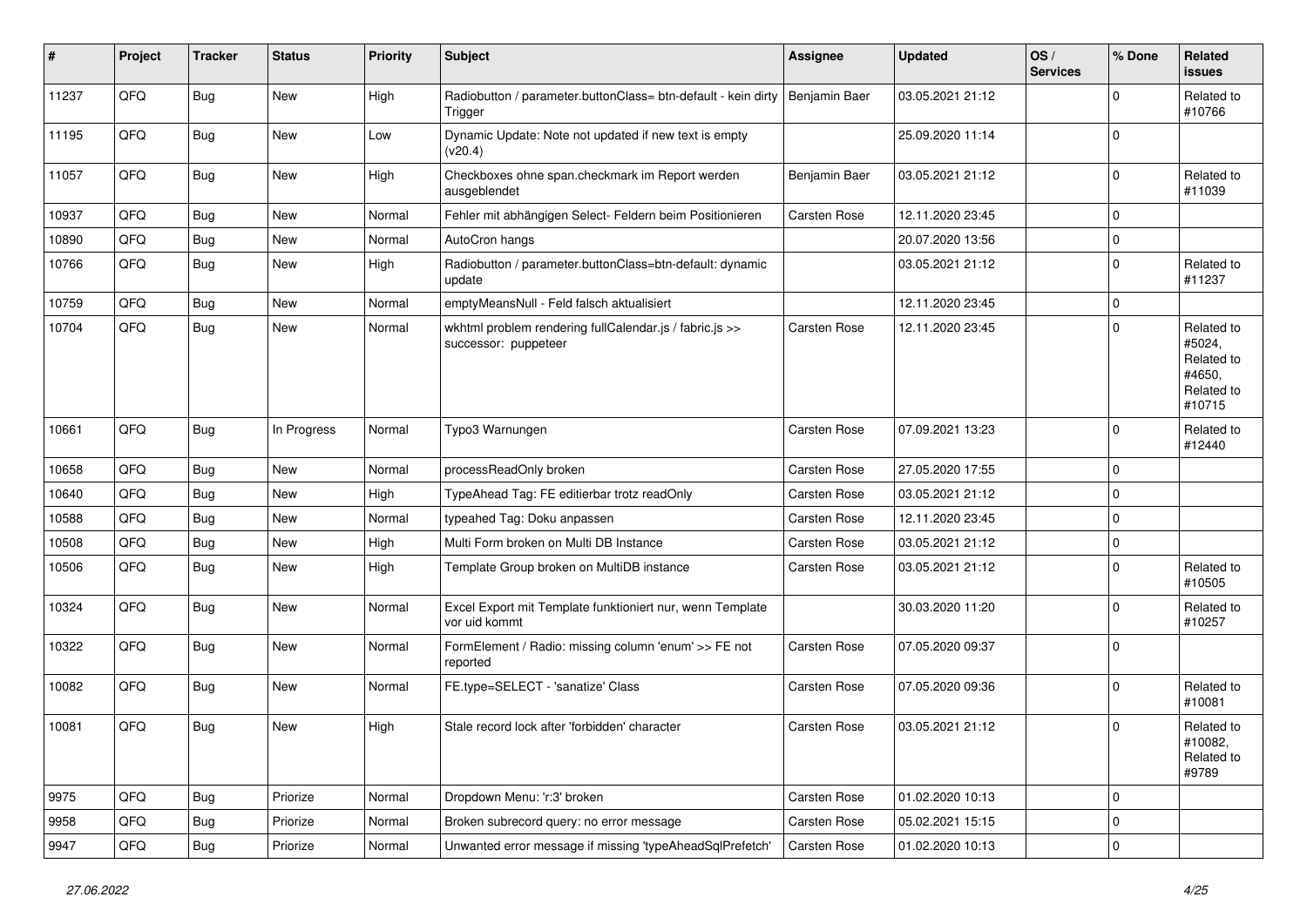| #    | Project | <b>Tracker</b> | <b>Status</b>     | <b>Priority</b> | <b>Subject</b>                                                                                           | <b>Assignee</b>     | <b>Updated</b>   | OS/<br><b>Services</b> | % Done         | Related<br><b>issues</b>                                                |
|------|---------|----------------|-------------------|-----------------|----------------------------------------------------------------------------------------------------------|---------------------|------------------|------------------------|----------------|-------------------------------------------------------------------------|
| 9898 | QFQ     | <b>Bug</b>     | Feedback          | Normal          | Formular trotz Timeout gespeichert                                                                       | Benjamin Baer       | 01.02.2020 15:56 |                        | 0              |                                                                         |
| 9862 | QFQ     | <b>Bug</b>     | Priorize          | Normal          | Failed writing to sql mail qfq.log should throw an exception                                             | Carsten Rose        | 01.02.2020 10:13 |                        | $\Omega$       |                                                                         |
| 9855 | QFQ     | <b>Bug</b>     | <b>New</b>        | Normal          | <b>Required Check</b>                                                                                    |                     | 01.02.2020 15:56 |                        | 0              |                                                                         |
| 9834 | QFQ     | <b>Bug</b>     | Priorize          | Normal          | Input elements with tag 'disabled' are missing on<br>form-submit: server option 'processReadOnly' broken | Carsten Rose        | 07.12.2021 16:43 |                        | $\Omega$       | Related to<br>#9691,<br>Related to<br>#5305, Has<br>duplicate<br>#12331 |
| 9783 | QFQ     | <b>Bug</b>     | <b>New</b>        | Normal          | Email with special characters                                                                            | Carsten Rose        | 01.02.2020 23:22 |                        | $\Omega$       |                                                                         |
| 9773 | QFQ     | <b>Bug</b>     | <b>New</b>        | Normal          | form.parameter.formModeGlobal=requiredOff                                                                | Carsten Rose        | 01.02.2020 15:56 |                        | $\mathbf 0$    |                                                                         |
| 9669 | QFQ     | <b>Bug</b>     | Some day<br>maybe | Normal          | Checkbox / Template Group: radio/checkbox visible broken<br>after 'add'                                  | Carsten Rose        | 16.06.2021 13:47 |                        | $\Omega$       | Related to<br>#8091                                                     |
| 9535 | QFQ     | <b>Bug</b>     | Feedback          | Normal          | Report:  AS '_vertical' - column to wide - vertical >> rot45,<br>rot90                                   | Benjamin Baer       | 01.02.2020 15:56 |                        | $\Omega$       |                                                                         |
| 9534 | QFQ     | <b>Bug</b>     | Priorize          | Urgent          | FE.type=upload: 'Unknown Mode: ID"                                                                       | Carsten Rose        | 03.05.2021 21:14 |                        | 0              | Related to<br>#9532                                                     |
| 9533 | QFQ     | <b>Bug</b>     | New               | Normal          | FE.type=upload: Check in 'beforeSave' if upload is given                                                 | Carsten Rose        | 01.02.2020 23:22 |                        | $\Omega$       | Related to<br>#11523                                                    |
| 9531 | QFQ     | <b>Bug</b>     | New               | High            | FE File: Dynamic Update / modeSql / required detected even<br>it not set                                 | Carsten Rose        | 11.06.2021 20:32 |                        | $\overline{0}$ | Related to<br>#12398                                                    |
| 9347 | QFQ     | <b>Bug</b>     | <b>New</b>        | High            | FE.type=upload with dynamic show/hidden: required not<br>detected                                        | Carsten Rose        | 12.06.2021 10:40 |                        | $\Omega$       | Related to<br>#5305,<br>Related to<br>#12398                            |
| 9317 | QFQ     | <b>Bug</b>     | <b>New</b>        | Normal          | FE.type=note: with dynamic show/hidden an empty label<br>causes trouble                                  | Carsten Rose        | 01.02.2020 23:22 |                        | $\Omega$       |                                                                         |
| 9281 | QFQ     | <b>Bug</b>     | Some day<br>maybe | Normal          | Allow STRICT TRANS TABLES                                                                                | <b>Carsten Rose</b> | 02.01.2021 18:43 |                        | $\Omega$       |                                                                         |
| 9177 | QFQ     | <b>Bug</b>     | <b>New</b>        | Normal          | Bug? QFQ tries to save an action FE, which has real<br>existing column name                              | Carsten Rose        | 01.02.2020 23:22 |                        | $\Omega$       |                                                                         |
| 9173 | QFQ     | <b>Bug</b>     | Priorize          | Urgent          | Stale Record Lock: Firefox                                                                               | Carsten Rose        | 03.05.2021 21:14 |                        | $\mathbf 0$    | Related to<br>#9789                                                     |
| 9127 | QFQ     | Bug            | New               | Normal          | Error Message: change 'roll over' color - text not readable                                              | <b>Carsten Rose</b> | 01.02.2020 23:22 |                        | 0              |                                                                         |
| 9126 | QFQ     | <b>Bug</b>     | Some day<br>maybe | Normal          | hidden Form elements are present in page source                                                          |                     | 02.01.2021 18:41 |                        | $\mathbf 0$    |                                                                         |
| 9121 | QFQ     | Bug            | Priorize          | High            | sip links have r and dblndexData set                                                                     | <b>Carsten Rose</b> | 12.06.2021 10:41 |                        | $\overline{0}$ |                                                                         |
| 9077 | QFQ     | Bug            | <b>New</b>        | Normal          | typeAheadSql: report broken SQL                                                                          | Carsten Rose        | 01.02.2020 23:22 |                        | $\overline{0}$ |                                                                         |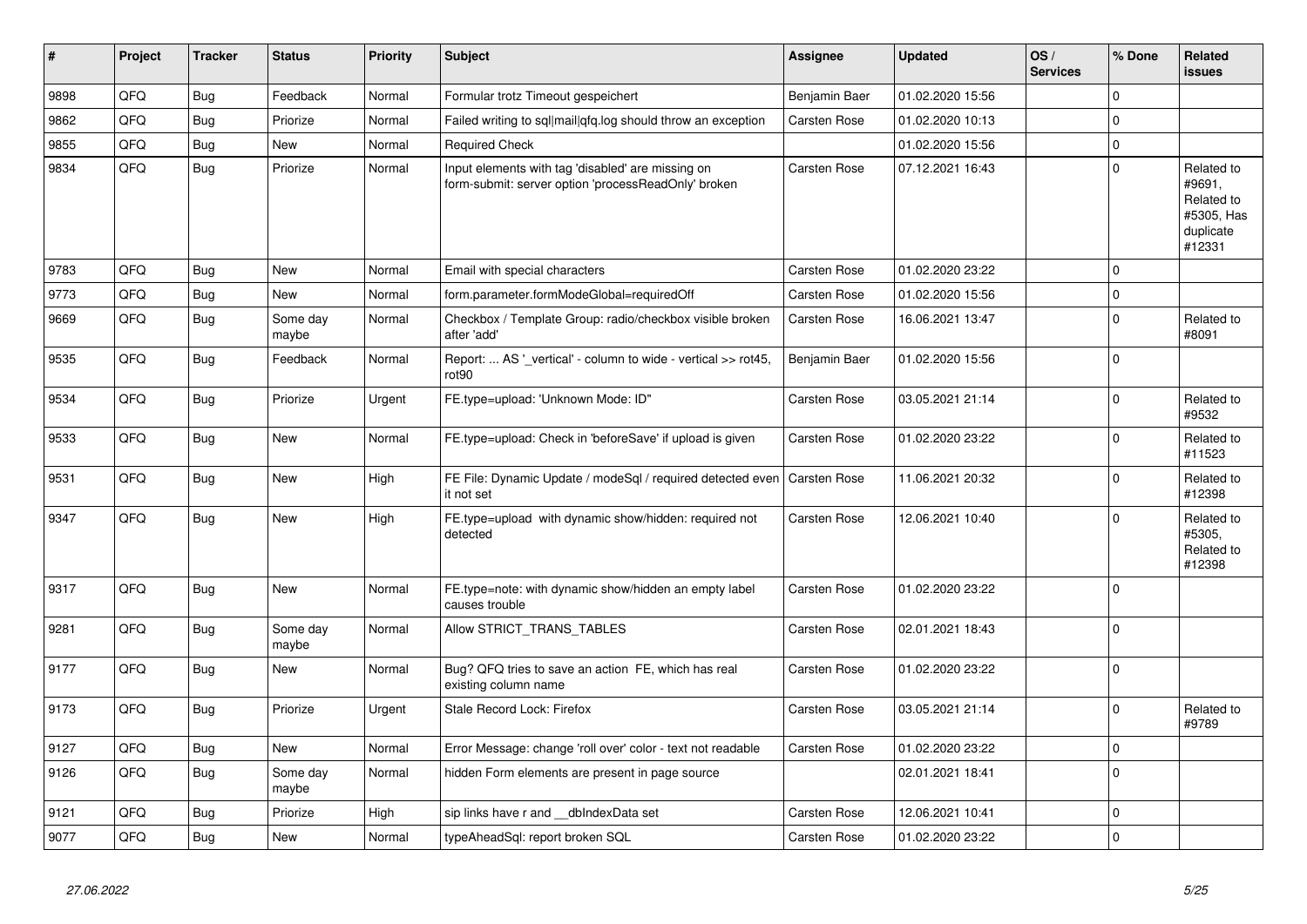| #    | Project | <b>Tracker</b> | <b>Status</b>     | <b>Priority</b> | Subject                                                                                               | <b>Assignee</b>     | <b>Updated</b>   | OS/<br><b>Services</b> | % Done      | Related<br><b>issues</b>  |
|------|---------|----------------|-------------------|-----------------|-------------------------------------------------------------------------------------------------------|---------------------|------------------|------------------------|-------------|---------------------------|
| 9024 | QFQ     | Bug            | Some day<br>maybe | Normal          | QFQ Einarbeitung                                                                                      |                     | 01.02.2020 15:56 |                        | $\Omega$    |                           |
| 9020 | QFQ     | <b>Bug</b>     | Some day<br>maybe | Normal          | radio mit buttonClass und dynamicUpdate lassen sich nicht<br>kombinieren                              |                     | 11.12.2019 16:01 |                        | $\mathbf 0$ |                           |
| 9013 | QFQ     | <b>Bug</b>     | New               | Normal          | Error in Twig template not handled                                                                    | Carsten Rose        | 20.10.2021 13:43 |                        | $\Omega$    |                           |
| 8891 | QFQ     | <b>Bug</b>     | <b>New</b>        | High            | formSubmitLog: do not log passwords                                                                   | Enis Nuredini       | 25.03.2022 09:06 |                        | $\mathbf 0$ |                           |
| 8668 | QFQ     | Bug            | New               | High            | Pill disabled: dyamic mode 'hidden' not respected - FE is still<br>required                           | <b>Carsten Rose</b> | 03.05.2021 21:14 |                        | $\mathbf 0$ |                           |
| 8431 | QFQ     | <b>Bug</b>     | <b>New</b>        | High            | autocron.php with wrong path                                                                          | Carsten Rose        | 03.05.2021 21:14 |                        | $\mathbf 0$ |                           |
| 8316 | QFQ     | <b>Bug</b>     | Feedback          | Normal          | Documentation/Behaviour for Nested Queries and<br>Record-Store confusing                              | Nicola Chiapolini   | 20.11.2019 09:14 |                        | $\Omega$    |                           |
| 8106 | QFQ     | <b>Bug</b>     | Some day<br>maybe | Normal          | Dynamic Update: Feld kann nicht auf empty zurückgesetzt<br>werden                                     | Carsten Rose        | 11.12.2019 16:01 |                        | $\mathbf 0$ |                           |
| 8083 | QFQ     | <b>Bug</b>     | New               | High            | FormEditor: primary table list does not respect<br>'indexDb={{indexData:Y}}'                          | Carsten Rose        | 03.05.2021 21:14 |                        | $\mathbf 0$ | Has<br>duplicate<br>#6678 |
| 8049 | QFQ     | <b>Bug</b>     | <b>New</b>        | Normal          | FE.type=note, column 'value': text moves some pixel to top<br>after save                              | Carsten Rose        | 01.02.2020 23:22 |                        | $\Omega$    |                           |
| 8037 | QFQ     | Bug            | Priorize          | Normal          | FE.type=upload (advanced mode): {{slaveld:V}} missing<br>during dynamic update                        | Carsten Rose        | 01.02.2020 10:13 |                        | $\Omega$    |                           |
| 7899 | QFQ     | <b>Bug</b>     | <b>New</b>        | High            | Fe.type=password / retype / required: always complain<br>about missing value                          | Carsten Rose        | 03.05.2021 21:14 |                        | $\mathbf 0$ |                           |
| 7890 | QFQ     | <b>Bug</b>     | <b>New</b>        | Normal          | FormElement 'required': extraButtonInfo not aligned                                                   | Carsten Rose        | 11.06.2021 21:17 |                        | $\mathbf 0$ | Related to<br>#11517      |
| 7795 | QFQ     | <b>Bug</b>     | <b>New</b>        | Normal          | Readonly Form: Typeahead-Felder                                                                       | Carsten Rose        | 01.02.2020 23:22 |                        | $\Omega$    |                           |
| 7685 | QFQ     | <b>Bug</b>     | <b>New</b>        | Normal          | Open FormElement from QFQ error message and save<br>modified record: error about missing {{formId:F}} | Carsten Rose        | 01.02.2020 23:22 |                        | $\Omega$    |                           |
| 7656 | QFQ     | <b>Bug</b>     | Priorize          | Normal          | FE with required, 'pattern' and 'extraButtonLock': always<br>complain about missing value             | Carsten Rose        | 01.02.2020 10:13 |                        | $\mathbf 0$ |                           |
| 7650 | QFQ     | <b>Bug</b>     | <b>New</b>        | High            | Optional do not show 'required' sign on FormElement                                                   | Carsten Rose        | 03.05.2021 21:14 |                        | $\Omega$    |                           |
| 7616 | QFQ     | <b>Bug</b>     | Priorize          | Normal          | Selectlist with Enum & Dynamic Update                                                                 | Carsten Rose        | 01.02.2020 10:13 |                        | $\Omega$    |                           |
| 7574 | QFQ     | Bug            | New               | Normal          | Substitute error: form element not reported / dont parse<br>Form.note                                 | Carsten Rose        | 01.02.2020 23:21 |                        | $\Omega$    |                           |
| 7547 | QFQ     | <b>Bug</b>     | New               | Normal          | Error Message in afterSave: wrong parameter column<br>reported                                        | Carsten Rose        | 01.02.2020 23:22 |                        | 0           |                           |
| 7524 | QFQ     | <b>Bug</b>     | New               | Normal          | QFQ throws a 'General Error' if 'fileadmin/protected/log/' is<br>not writeable                        | Carsten Rose        | 01.02.2020 23:22 |                        | $\mathbf 0$ |                           |
| 7513 | QFQ     | Bug            | New               | Normal          | Radios not correct aligned                                                                            | Carsten Rose        | 01.02.2020 23:22 |                        | $\mathbf 0$ |                           |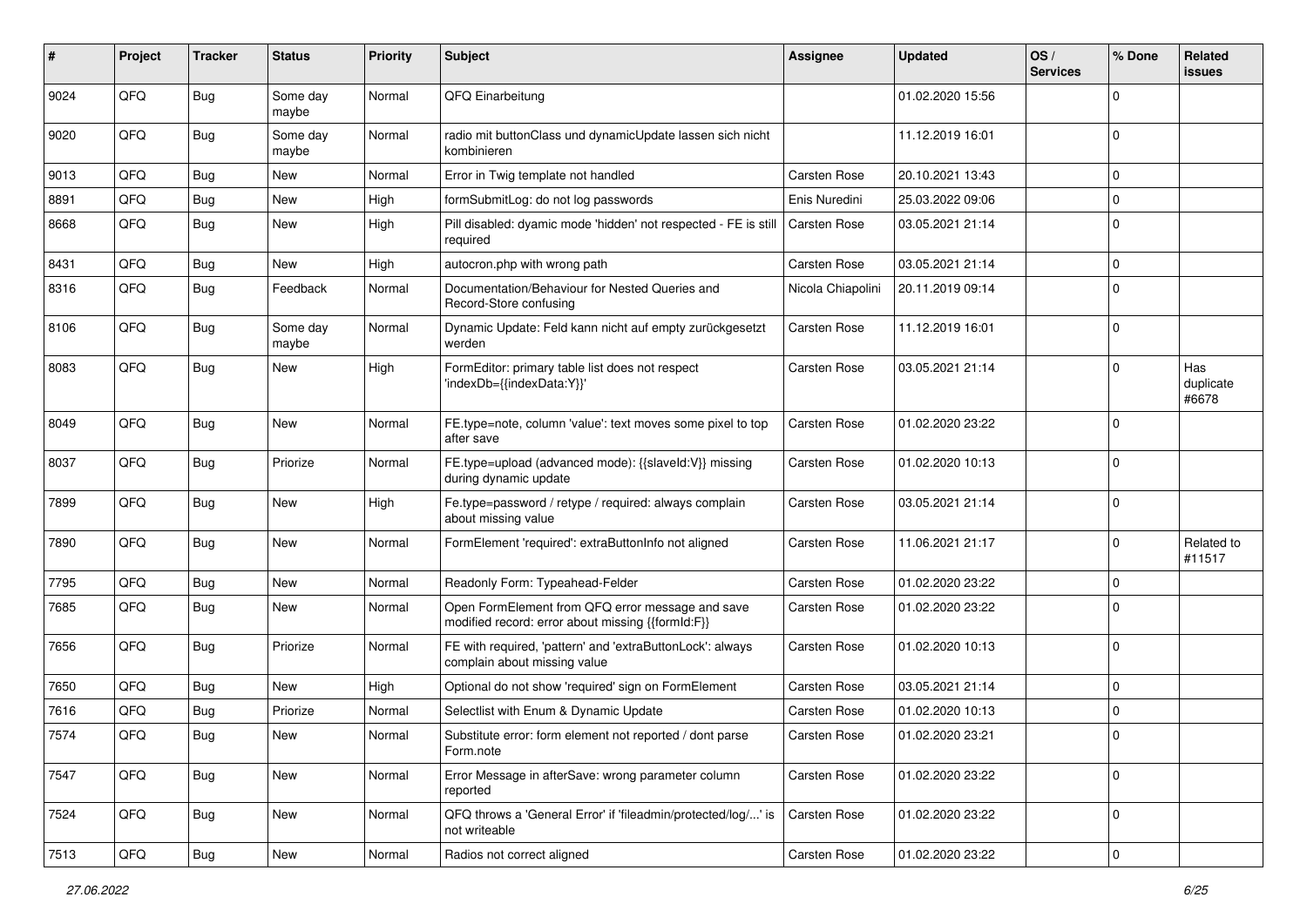| ∦    | Project | <b>Tracker</b> | <b>Status</b>     | <b>Priority</b> | <b>Subject</b>                                                                                                   | Assignee            | <b>Updated</b>   | OS/<br><b>Services</b> | % Done      | Related<br><b>issues</b> |
|------|---------|----------------|-------------------|-----------------|------------------------------------------------------------------------------------------------------------------|---------------------|------------------|------------------------|-------------|--------------------------|
| 7512 | QFQ     | <b>Bug</b>     | <b>New</b>        | Normal          | FE: inputType=number >> 'pattern' is not respected                                                               | Carsten Rose        | 01.02.2020 23:22 |                        | $\mathbf 0$ |                          |
| 7456 | QFQ     | <b>Bug</b>     | Some day<br>maybe | Low             | Todos in Code: solve or make ticket                                                                              | Carsten Rose        | 16.09.2021 15:10 |                        | $\mathbf 0$ |                          |
| 7402 | QFQ     | Bug            | Some day<br>maybe | Normal          | thumbnail cache: outdated picture when permission denied<br>and permission resolved.                             |                     | 01.02.2020 23:20 |                        | $\mathbf 0$ |                          |
| 7281 | QFQ     | Bug            | Some day<br>maybe | Normal          | Subrecords: on large screen separator line too short                                                             |                     | 01.02.2020 23:19 |                        | 0           |                          |
| 7261 | QFQ     | Bug            | <b>New</b>        | Normal          | Report pathFilename for user without path, only the filename                                                     | <b>Carsten Rose</b> | 01.02.2020 23:21 |                        | $\mathbf 0$ |                          |
| 7219 | QFQ     | <b>Bug</b>     | New               | Normal          | typeSheadSql / typeAheadSqlPrefetch: change to curly<br>braces                                                   | Carsten Rose        | 01.02.2020 23:21 |                        | $\mathbf 0$ |                          |
| 7101 | QFQ     | Bug            | Some day<br>maybe | Normal          | 'form' in SIP and 'report' - breaks                                                                              |                     | 01.02.2020 23:20 |                        | $\mathbf 0$ |                          |
| 7014 | QFQ     | <b>Bug</b>     | <b>New</b>        | Normal          | Sending invalid emails succeeds when<br>debug.redirectAllMailTo is set                                           | Carsten Rose        | 01.02.2020 23:21 |                        | $\mathbf 0$ |                          |
| 7002 | QFQ     | <b>Bug</b>     | New               | Normal          | Dynamic Update: row does not disappear / appear                                                                  | <b>Carsten Rose</b> | 01.02.2020 23:22 |                        | $\mathbf 0$ |                          |
| 6912 | QFQ     | Bug            | <b>New</b>        | Normal          | error Message Var 'deadline' already set in SIP - in Form<br>with FE.value={{deadline:R:::{{deadlinePeriod:Y}}}} | Carsten Rose        | 01.02.2020 23:21 |                        | $\Omega$    |                          |
| 6677 | QFQ     | <b>Bug</b>     | New               | Normal          | Error message FE Action Element: no/wrong FE reference<br>who cause the problem.                                 | Carsten Rose        | 01.02.2020 23:21 |                        | 0           |                          |
| 6574 | QFQ     | Bug            | Priorize          | Normal          | qfq.log: Fehlermeldung wurde angezeigt, aber nicht geloggt                                                       | Carsten Rose        | 01.02.2020 10:13 |                        | $\mathbf 0$ |                          |
| 6566 | QFQ     | <b>Bug</b>     | Priorize          | Normal          | Link Function 'delete': provided parameter missing on page<br>reload                                             | Benjamin Baer       | 03.01.2022 08:08 |                        | $\mathbf 0$ |                          |
| 6483 | QFQ     | <b>Bug</b>     | <b>New</b>        | Normal          | R Store funktioniert nicht bei 'Report Notation' im FE                                                           | Carsten Rose        | 01.02.2020 23:21 |                        | $\mathbf 0$ |                          |
| 6462 | QFQ     | <b>Bug</b>     | <b>New</b>        | Normal          | File Upload: Nutzlose Fehlermeldung wenn Datei zu gross                                                          | Carsten Rose        | 01.02.2020 23:21 |                        | $\mathbf 0$ | Related to<br>#6139      |
| 6140 | QFQ     | Bug            | Priorize          | Normal          | QFQ DnD Sort: Locked fields                                                                                      | Benjamin Baer       | 21.03.2022 09:56 |                        | $\mathbf 0$ |                          |
| 6116 | QFQ     | <b>Bug</b>     | Priorize          | High            | value of checkbox not saved                                                                                      | Carsten Rose        | 07.12.2021 17:19 |                        | $\mathbf 0$ |                          |
| 5991 | QFQ     | <b>Bug</b>     | Some day<br>maybe | Normal          | URLs with ' ' or long parameter are problematic                                                                  | Carsten Rose        | 01.02.2020 23:19 |                        | $\Omega$    |                          |
| 5877 | QFQ     | Bug            | Some day<br>maybe | Normal          | FE.type=note:bsColumn strange behaviour                                                                          |                     | 01.02.2020 23:19 |                        | $\mathbf 0$ |                          |
| 5768 | QFQ     | <b>Bug</b>     | Some day<br>maybe | Normal          | '{{pageLanguage:T}}' missing if QFQ is called via api                                                            | Carsten Rose        | 01.02.2020 23:19 |                        | 0           |                          |
| 5706 | QFQ     | <b>Bug</b>     | Some day<br>maybe | Normal          | upload: fileDestination needs to be sanatized                                                                    | Carsten Rose        | 01.02.2020 23:19 |                        | 0           |                          |
| 5576 | QFQ     | <b>Bug</b>     | New               | Normal          | Using MySQL 'DROP' requires privilege - wich is not really<br>necessary.                                         | Carsten Rose        | 01.02.2020 23:21 |                        | 0           |                          |
| 5559 | QFQ     | <b>Bug</b>     | New               | Normal          | FE.type = Upload: 'accept' might contain variables                                                               | Carsten Rose        | 11.05.2020 21:23 |                        | $\mathbf 0$ |                          |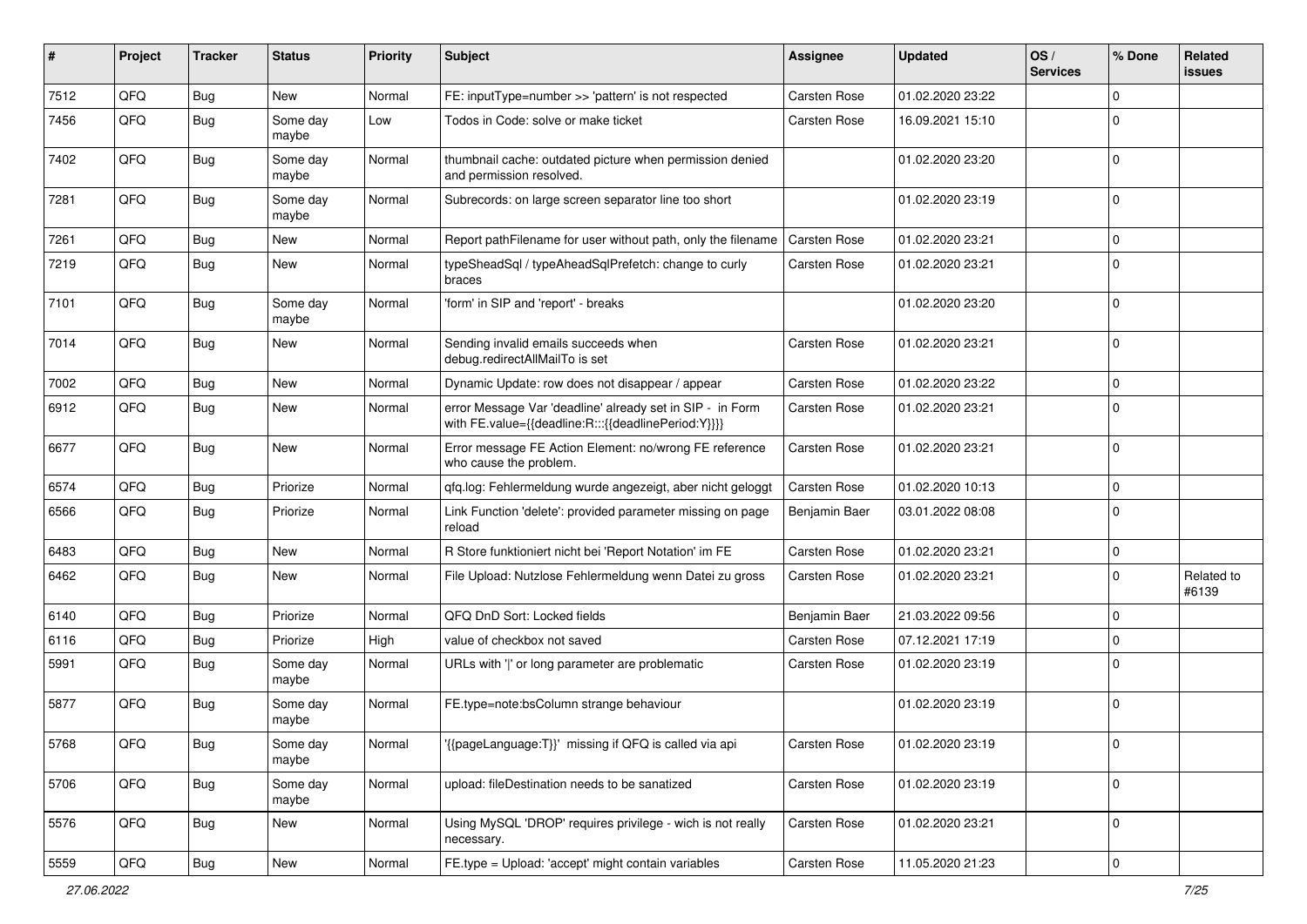| #    | Project | <b>Tracker</b> | <b>Status</b>     | <b>Priority</b> | <b>Subject</b>                                                                                                                                           | Assignee            | <b>Updated</b>   | OS/<br><b>Services</b> | % Done      | Related<br>issues                              |
|------|---------|----------------|-------------------|-----------------|----------------------------------------------------------------------------------------------------------------------------------------------------------|---------------------|------------------|------------------------|-------------|------------------------------------------------|
| 5557 | QFQ     | <b>Bug</b>     | Some day<br>maybe | Normal          | Form load: STORE_RECORD filled, but should be empty                                                                                                      | Carsten Rose        | 01.02.2020 23:19 |                        | $\Omega$    |                                                |
| 5459 | QFQ     | <b>Bug</b>     | <b>New</b>        | High            | Multi DB: spread system tables between 'QFQ' and<br>'Data'-DB                                                                                            | Carsten Rose        | 03.05.2021 21:14 |                        | $\mathbf 0$ | Related to<br>#4720                            |
| 5305 | QFQ     | <b>Bug</b>     | New               | Normal          | Upload FormElement: nicht disabled by readonly Form                                                                                                      | Carsten Rose        | 16.06.2021 13:43 |                        | $\Omega$    | Related to<br>#9347,<br>Related to<br>#9834    |
| 5221 | QFQ     | Bug            | New               | High            | Download Dialog: Bleibt stehen in FF wenn Datei<br>automatisch gespeichert wird.                                                                         | <b>Carsten Rose</b> | 03.05.2021 21:14 |                        | $\mathbf 0$ |                                                |
| 5021 | QFQ     | Bug            | Some day<br>maybe | Normal          | FE.typ=extra - during save displays error 'datum2' already<br>filled in STORE SIP - the value is stored nevertheless                                     | Carsten Rose        | 01.02.2020 23:19 |                        | $\Omega$    | Related to<br>#3875                            |
| 4771 | QFQ     | <b>Bug</b>     | Some day<br>maybe | Normal          | gfg: select-down-values empty after save (edit-form for<br>program administrators)                                                                       | <b>Carsten Rose</b> | 01.02.2020 23:20 |                        | $\Omega$    | Related to<br>#4549, Has<br>duplicate<br>#4282 |
| 4756 | QFQ     | <b>Bug</b>     | <b>New</b>        | Normal          | Form dirty even nothing changes                                                                                                                          | <b>Carsten Rose</b> | 11.12.2019 16:16 |                        | $\mathbf 0$ |                                                |
| 4659 | QFQ     | Bug            | Some day<br>maybe | Normal          | infoButtonExtra                                                                                                                                          | Carsten Rose        | 01.02.2020 23:20 |                        | $\mathbf 0$ |                                                |
| 4651 | QFQ     | <b>Bug</b>     | Some day<br>maybe | Normal          | "Loading document" Modal wird angezeigt bei uzhcd type=2<br>Ansicht                                                                                      | Carsten Rose        | 01.02.2020 23:20 |                        | $\mathbf 0$ |                                                |
| 4583 | QFQ     | <b>Bug</b>     | Some day<br>maybe | Normal          | Dynamic Update bei TypeAhead Feldern                                                                                                                     | Carsten Rose        | 01.02.2020 23:19 |                        | $\mathbf 0$ |                                                |
| 4549 | QFQ     | Bug            | Some day<br>maybe | Normal          | TemplateGroups: FE.type SELECT loose selected value<br>after save                                                                                        | <b>Carsten Rose</b> | 01.02.2020 23:20 |                        | $\Omega$    | Related to<br>#4548.<br>Related to<br>#4771    |
| 4546 | QFQ     | <b>Bug</b>     | Some day<br>maybe | Normal          | NH: SIP storage is destroyed                                                                                                                             |                     | 01.02.2020 23:20 |                        | $\mathbf 0$ |                                                |
| 4528 | QFQ     | Bug            | Some day<br>maybe | Normal          | extraButtonLock mit SQLAhead Bug                                                                                                                         | Carsten Rose        | 01.02.2020 23:19 |                        | $\mathbf 0$ |                                                |
| 4457 | QFQ     | <b>Bug</b>     | Priorize          | Normal          | typeahead: pressing return to select an item, saves the form<br>and closes the form.                                                                     | Benjamin Baer       | 03.01.2022 08:01 |                        | $\mathbf 0$ | Related to<br>#4398                            |
| 4454 | QFQ     | Bug            | Some day<br>maybe | Normal          | Required Elements: multiple elements in a row - whole row<br>marked if only one input is empty.                                                          | Benjamin Baer       | 01.02.2020 23:20 |                        | $\mathbf 0$ |                                                |
| 4441 | QFQ     | <b>Bug</b>     | Some day<br>maybe | Normal          | \$ SERVER Vars sollten nur aus dem Store genommen<br>werden - Code entsprechend anpassen.                                                                |                     | 11.12.2019 16:02 |                        | $\Omega$    |                                                |
| 4398 | QFQ     | Bug            | Some day<br>maybe | Normal          | Typeahead: mouse click in a prefilled input opens a single<br>item dropdown with the current value - click on it seems to<br>set the value, not the key. | Benjamin Baer       | 01.02.2020 23:20 |                        | $\Omega$    | Related to<br>#4457                            |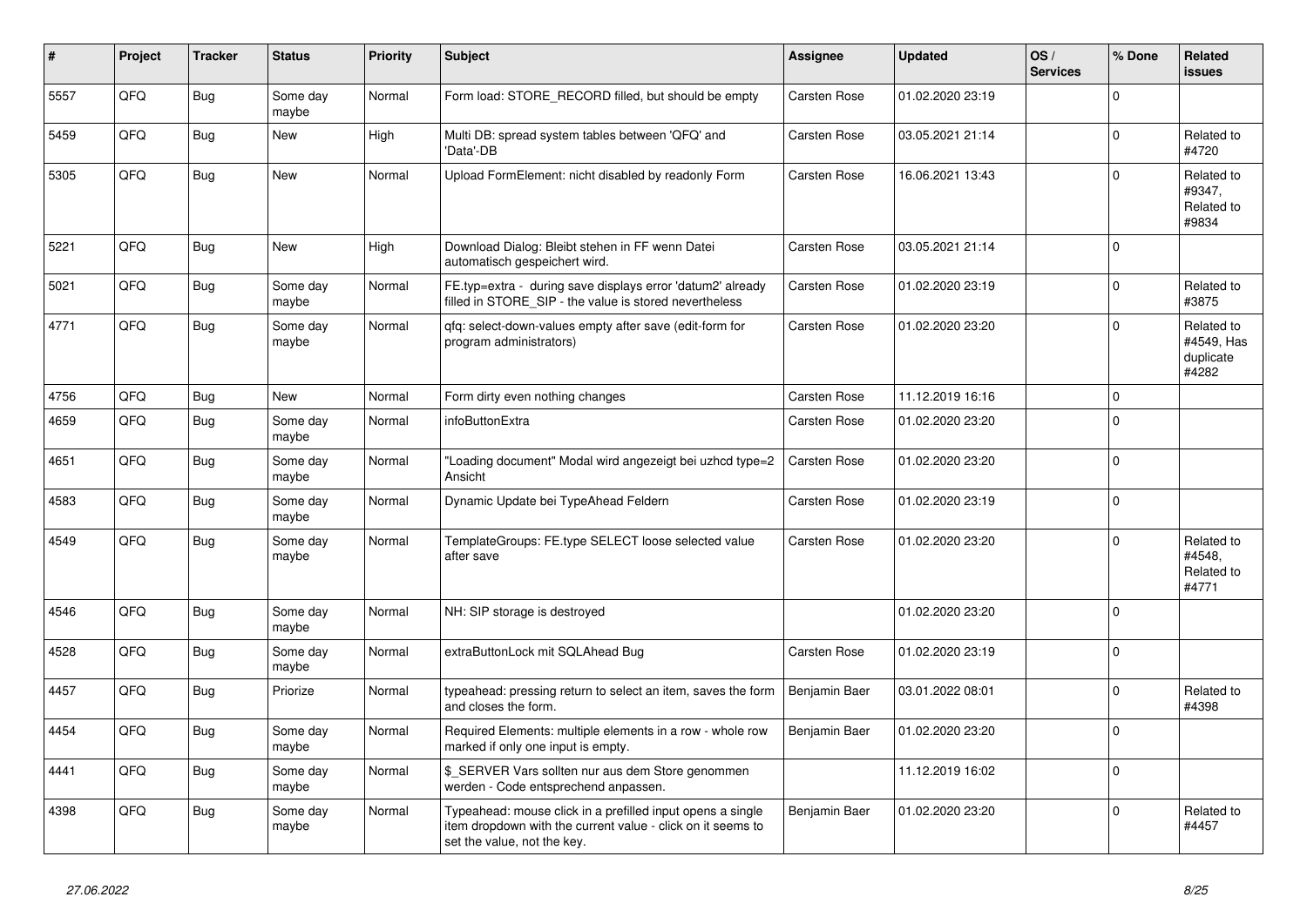| #    | Project | <b>Tracker</b> | <b>Status</b>     | <b>Priority</b> | <b>Subject</b>                                                                                                                 | <b>Assignee</b>     | <b>Updated</b>   | OS/<br><b>Services</b> | % Done      | Related<br><b>issues</b> |
|------|---------|----------------|-------------------|-----------------|--------------------------------------------------------------------------------------------------------------------------------|---------------------|------------------|------------------------|-------------|--------------------------|
| 4328 | QFQ     | <b>Bug</b>     | Some day<br>maybe | Normal          | Error Message: Show FE name/number on problems in FE                                                                           | <b>Carsten Rose</b> | 01.02.2020 23:20 |                        | $\Omega$    |                          |
| 4293 | QFQ     | <b>Bug</b>     | Some day<br>maybe | Normal          | Download broken if token 'd:' is missing - but no error<br>message                                                             | <b>Carsten Rose</b> | 11.12.2019 16:03 |                        | $\mathbf 0$ | Related to<br>#7514      |
| 4279 | QFQ     | <b>Bug</b>     | Some day<br>maybe | High            | config.linkVars lost                                                                                                           | <b>Carsten Rose</b> | 03.05.2021 21:14 |                        | $\mathbf 0$ |                          |
| 4138 | QFQ     | <b>Bug</b>     | Some day<br>maybe | Normal          | style fehlt                                                                                                                    |                     | 11.12.2019 16:03 |                        | $\mathbf 0$ |                          |
| 4122 | QFQ     | <b>Bug</b>     | Some day<br>maybe | Normal          | file: Render Mode hat keinen Effekt                                                                                            |                     | 11.12.2019 16:03 |                        | $\mathbf 0$ |                          |
| 4092 | QFQ     | <b>Bug</b>     | Some day<br>maybe | Normal          | 1) Logging verbessern wann welches FE warum ausgefuehrt   Carsten Rose<br>wird, 2) Documentation: Best Practice Template Group |                     | 01.02.2020 23:19 |                        | $\mathbf 0$ | Related to<br>#3504      |
| 4008 | QFQ     | <b>Bug</b>     | Some day<br>maybe | Normal          | FormElemen.type=sendmail: wrong 'TO' if 'real<br>name <rea@mail.to>' is used</rea@mail.to>                                     | Carsten Rose        | 11.12.2019 16:03 |                        | $\Omega$    |                          |
| 3895 | QFQ     | Bug            | Some day<br>maybe | Normal          | typeahead pedantic: on lehrkredit Idap webpass - if only one<br>person is in dropdown, such person can't be selected           | <b>Carsten Rose</b> | 11.12.2019 16:03 |                        | $\mathbf 0$ |                          |
| 3882 | QFQ     | <b>Bug</b>     | Some day<br>maybe | Normal          | templateGroup: disable 'add' if limit is reached - funktioniert<br>nicht wenn bereits records existierten                      | <b>Carsten Rose</b> | 11.12.2019 16:03 |                        | 0           |                          |
| 3811 | QFQ     | Bug            | Some day<br>maybe | Normal          | Dynamic Update: extraButtonInfo - Text aktualisieren                                                                           | <b>Carsten Rose</b> | 11.12.2019 16:03 |                        | $\mathbf 0$ | Related to<br>#11517     |
| 3782 | QFQ     | <b>Bug</b>     | Priorize          | Normal          | Bei fehlerhafter Eingabe (z.B. Datum) sollte das erwartete<br>Format angezeigt werden                                          | Carsten Rose        | 01.02.2020 10:13 |                        | $\mathbf 0$ |                          |
| 3750 | QFQ     | <b>Bug</b>     | Some day<br>maybe | Normal          | FE in a row: if one violates check, all are red                                                                                | <b>Carsten Rose</b> | 11.12.2019 16:03 |                        | $\mathbf 0$ |                          |
| 3682 | QFQ     | Bug            | Some day<br>maybe | Normal          | Dynamic update: Radio buttons                                                                                                  | <b>Carsten Rose</b> | 11.12.2019 16:02 |                        | $\mathbf 0$ |                          |
| 3588 | QFQ     | <b>Bug</b>     | Some day<br>maybe | Normal          | templateGroup: versteckte Elemente werden weiterhin<br>gespeichert.                                                            | <b>Carsten Rose</b> | 11.12.2019 16:02 |                        | $\Omega$    |                          |
| 3570 | QFQ     | <b>Bug</b>     | Some day<br>maybe | High            | Formular mit prmitnew permitEdit=Always wird nicht<br>aufgerufen (ist leer)                                                    | Carsten Rose        | 03.05.2021 21:14 |                        | $\mathbf 0$ |                          |
| 3547 | QFQ     | <b>Bug</b>     | <b>New</b>        | Normal          | FE of type 'note' causes writing of empty fields.                                                                              | <b>Carsten Rose</b> | 01.02.2020 23:21 |                        | 0           |                          |
| 3349 | QFQ     | <b>Bug</b>     | Some day<br>maybe | Normal          | config.qfq.ini: a) vertraegt keine '=' im Value (z.B. Passwort),<br>b) Values sollten in ticks einschliessbar sein (spaces, )  | Carsten Rose        | 11.12.2019 16:02 |                        | $\mathbf 0$ |                          |
| 3130 | QFQ     | <b>Bug</b>     | Some day<br>maybe | Normal          | Debug Info's nicht korrekt nach 'New > Save'.                                                                                  | Carsten Rose        | 11.12.2019 16:03 |                        | $\mathbf 0$ | Related to<br>#3253      |
| 3109 | QFQ     | Bug            | Some day<br>maybe | High            | RealUrl: Links werden nicht korrekt gerendert                                                                                  | Carsten Rose        | 03.05.2021 21:14 |                        | 0           |                          |
| 3061 | QFQ     | Bug            | Some day<br>maybe | High            | winstitute: mysql connection durcheinander - nmhp17<br>(ag7)/QFQ arbeitet mit DB/Tabellen von biostat.                         | Carsten Rose        | 03.05.2021 21:14 |                        | 0           |                          |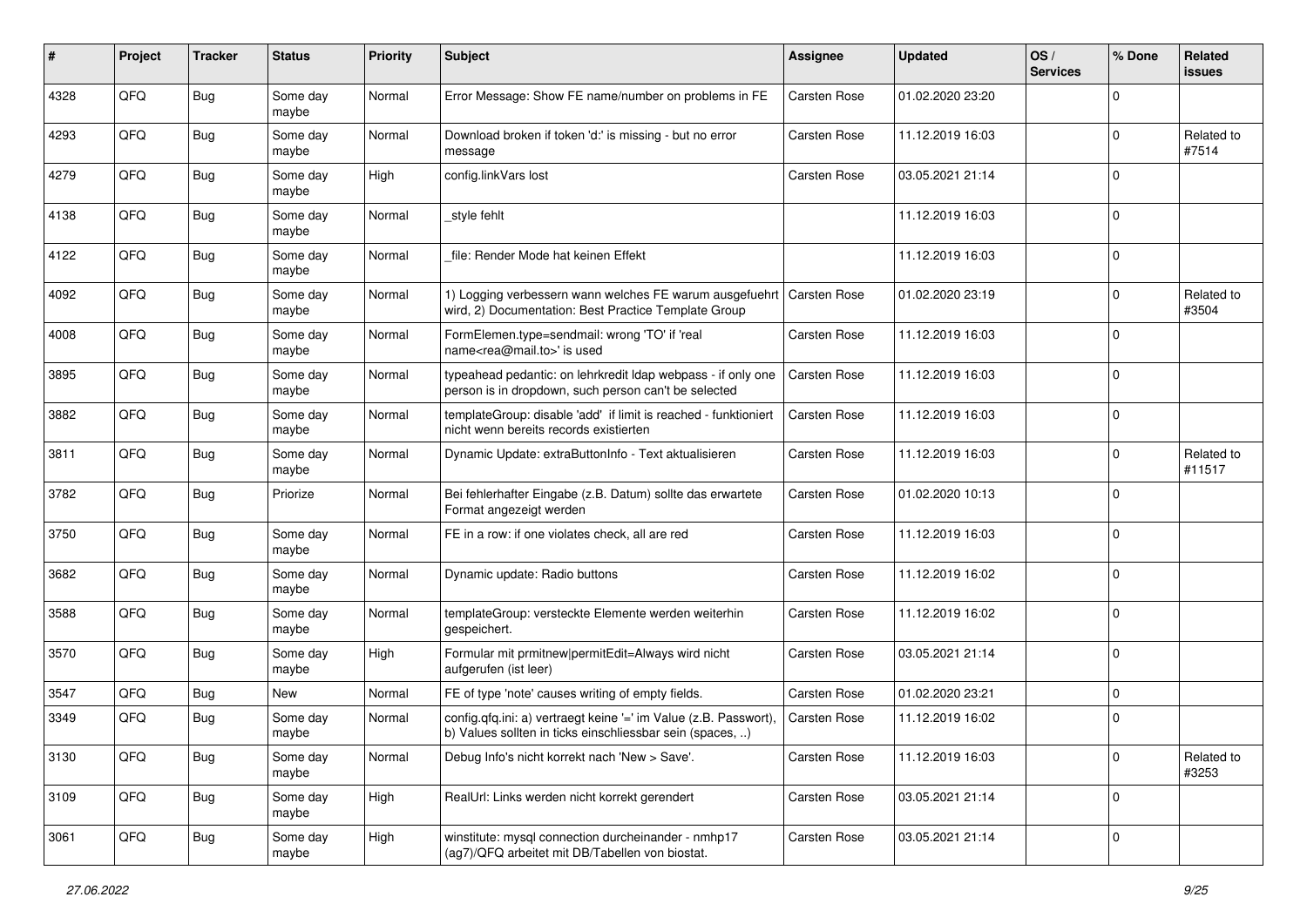| #     | Project | <b>Tracker</b> | <b>Status</b>     | <b>Priority</b> | <b>Subject</b>                                                                       | <b>Assignee</b>     | <b>Updated</b>   | OS/<br><b>Services</b> | % Done      | Related<br><b>issues</b>                                               |
|-------|---------|----------------|-------------------|-----------------|--------------------------------------------------------------------------------------|---------------------|------------------|------------------------|-------------|------------------------------------------------------------------------|
| 2643  | QFQ     | <b>Bug</b>     | Some day<br>maybe | Normal          | Zend / PHP Webinars anschauen                                                        | Carsten Rose        | 01.02.2020 15:56 |                        | $\Omega$    |                                                                        |
| 2063  | QFQ     | <b>Bug</b>     | Some day<br>maybe | Normal          | Pills auf 'inaktiv' setzen falls keine Element auf dem Pill<br>sichtbar sind.        | Benjamin Baer       | 11.12.2019 16:03 |                        | $\mathbf 0$ | Related to<br>#3752                                                    |
| 13572 | QFQ     | Feature        | Feedback          | Normal          | Form Load: misleading error message on trying to load non<br>existent primary record | Enis Nuredini       | 16.05.2022 23:16 |                        | 100         |                                                                        |
| 12632 | QFQ     | Feature        | <b>New</b>        | Normal          | TinyMCE: Prepare CSS classes for images                                              | <b>Carsten Rose</b> | 04.06.2021 14:35 |                        | 100         | Blocked by<br>#12186                                                   |
| 12584 | QFQ     | Feature        | Feedback          | Normal          | T3 v10 migration script: replace alias-patterns (v11)                                | <b>Carsten Rose</b> | 28.05.2022 11:12 |                        | 100         |                                                                        |
| 10115 | QFQ     | Feature        | <b>New</b>        | Normal          | TypeAhead: static list                                                               | <b>Carsten Rose</b> | 26.02.2020 16:42 |                        | 100         |                                                                        |
| 3402  | QFQ     | Feature        | Some day<br>maybe | Normal          | Syntax Highlighting via CodeMirror                                                   | Carsten Rose        | 11.12.2019 16:02 |                        | 100         | Related to<br>#3207                                                    |
| 13330 | QFQ     | Feature        | In Progress       | Normal          | Multi Form: Upload                                                                   | Carsten Rose        | 07.11.2021 12:40 |                        | 50          | Related to<br>#9706                                                    |
| 12440 | QFQ     | Feature        | In Progress       | Normal          | Typo3 V10 upgrade (durchfuehren und testen)                                          | <b>Carsten Rose</b> | 21.03.2022 09:53 |                        | 50          | Related to<br>#12357,<br>Related to<br>#12067,<br>Related to<br>#10661 |
| 8522  | QFQ     | Feature        | Some day<br>maybe | Normal          | build QFQ - npm warnings                                                             | Benjamin Baer       | 01.02.2020 23:19 |                        | 50          |                                                                        |
| 6609  | QFQ     | Feature        | <b>New</b>        | Normal          | Formlet: JSON API erweitern                                                          | <b>Carsten Rose</b> | 01.02.2020 23:21 |                        | 50          |                                                                        |
| 9517  | QFQ     | Feature        | In Progress       | High            | Input multiple tags with typeahead                                                   | <b>Carsten Rose</b> | 03.05.2021 21:14 |                        | 40          | Related to<br>#10150                                                   |
| 10793 | QFQ     | Feature        | In Progress       | Normal          | <b>Update NPM Packages</b>                                                           | Carsten Rose        | 07.09.2021 13:25 |                        | 30          |                                                                        |
| 1623  | QFQ     | Feature        | Some day<br>maybe | Normal          | RealURL                                                                              |                     | 11.12.2019 16:03 |                        | 30          |                                                                        |
| 14376 | QFQ     | Feature        | New               | Normal          | QFQ Bootstrap: if missing, create stored procedures                                  | Enis Nuredini       | 19.06.2022 16:37 |                        | $\mathbf 0$ |                                                                        |
| 14371 | QFQ     | Feature        | Priorize          | Normal          | <b>LDAP via REPORT</b>                                                               | Carsten Rose        | 19.06.2022 16:37 |                        | $\mathbf 0$ |                                                                        |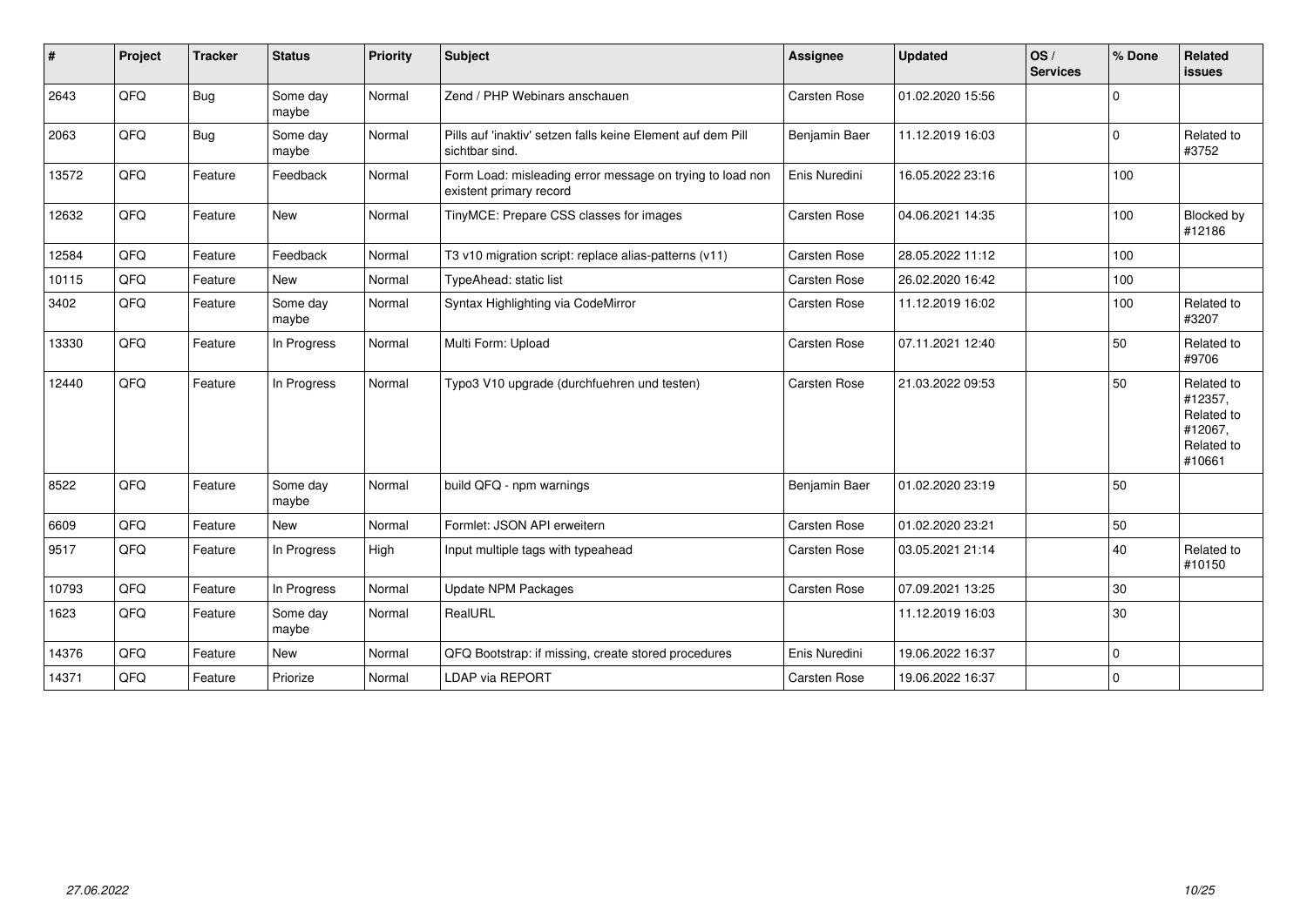| $\pmb{\#}$ | Project | <b>Tracker</b> | <b>Status</b>              | <b>Priority</b> | <b>Subject</b>                                            | Assignee               | <b>Updated</b>   | OS/<br><b>Services</b> | % Done      | Related<br><b>issues</b>                                                                                                                                              |
|------------|---------|----------------|----------------------------|-----------------|-----------------------------------------------------------|------------------------|------------------|------------------------|-------------|-----------------------------------------------------------------------------------------------------------------------------------------------------------------------|
| 14320      | QFQ     | Feature        | ToDo                       | Normal          | Allow specific HTML Tags and Attributes: general, TinyMCE | Enis Nuredini          | 17.06.2022 10:44 |                        | $\mathbf 0$ | Related to<br>#12664,<br>Related to<br>#12039,<br>Related to<br>#11702,<br>Related to<br>#7239,<br>Related to<br>#3708,<br>Related to<br>#3646,<br>Related to<br>#880 |
| 14290      | QFQ     | Feature        | Priorize                   | Normal          | FormEditor: Show Table Definition                         | Carsten Rose           | 19.06.2022 16:37 |                        | $\mathbf 0$ |                                                                                                                                                                       |
| 14227      | QFQ     | Feature        | New                        | Normal          | Selenium Konkurrenz: cypress.io                           | Enis Nuredini          | 28.05.2022 11:02 |                        | $\mathbf 0$ |                                                                                                                                                                       |
| 14187      | QFQ     | Feature        | New                        | High            | qfq.log: show current URL                                 | Carsten Rose           | 28.05.2022 11:02 |                        | $\mathbf 0$ | Related to<br>#13933,<br>Related to<br>#12532,<br>Related to<br>#11893                                                                                                |
| 14185      | QFQ     | Feature        | New                        | Normal          | External/Autocron.php - better suitable directory         | Support: System        | 28.05.2022 11:03 |                        | $\mathbf 0$ |                                                                                                                                                                       |
| 14090      | QFQ     | Feature        | New                        | Normal          | Nützliche _script funktionen                              | Carsten Rose           | 28.05.2022 11:03 |                        | $\mathbf 0$ |                                                                                                                                                                       |
| 14028      | QFQ     | Feature        | New                        | Normal          | Required notification: visual nicer                       | Enis Nuredini          | 28.05.2022 11:01 |                        | $\pmb{0}$   |                                                                                                                                                                       |
| 13945      | QFQ     | Feature        | New                        | Normal          | As _link: content before/after link                       | Enis Nuredini          | 28.05.2022 11:01 |                        | $\mathbf 0$ | Related to<br>#12262                                                                                                                                                  |
| 13900      | QFQ     | Feature        | Priorize                   | Normal          | Selenium: Check das Cookie/PDF funktioniert               | Enis Nuredini          | 25.03.2022 12:45 |                        | $\mathbf 0$ |                                                                                                                                                                       |
| 13843      | QFQ     | Feature        | New                        | Normal          | Create JWT via QFQ                                        | Carsten Rose           | 19.03.2022 17:42 |                        | $\mathbf 0$ |                                                                                                                                                                       |
| 13841      | QFQ     | Feature        | New                        | Normal          | Create PDF via iText - evaluate                           | Carsten Rose           | 19.03.2022 17:42 |                        | $\mathbf 0$ |                                                                                                                                                                       |
| 13757      | QFQ     | Feature        | New                        | High            | QR / Bar-Code Plugin                                      | Enis Nuredini          | 19.03.2022 17:43 |                        | $\mathbf 0$ |                                                                                                                                                                       |
| 13700      | QFQ     | Feature        | New                        | Normal          | Redesign qfq.io Seite                                     | Carsten Rose           | 19.03.2022 17:43 |                        | $\mathbf 0$ |                                                                                                                                                                       |
| 13609      | QFQ     | Feature        | New                        | Normal          | QFQ Introduction: Seite aufloesen                         | Philipp<br>Gröbelbauer | 28.05.2022 11:02 |                        | $\mathbf 0$ |                                                                                                                                                                       |
| 13608      | QFQ     | Feature        | Some day<br>maybe          | Normal          | Automatic Browser Language Redirect                       | Enis Nuredini          | 17.06.2022 08:35 |                        | 0           |                                                                                                                                                                       |
| 13566      | QFQ     | Feature        | Ready to sync<br>(develop) | Normal          | Delete config-example.qfq.php file                        | Carsten Rose           | 23.12.2021 09:25 |                        | $\pmb{0}$   |                                                                                                                                                                       |
| 13467      | QFQ     | Feature        | New                        | Normal          | ChangeLog Generator                                       | Carsten Rose           | 19.03.2022 17:46 |                        | $\mathbf 0$ | Related to<br>#11460                                                                                                                                                  |
| 13354      | QFG     | Feature        | New                        | Normal          | Using Websocket in QFQ                                    | Carsten Rose           | 10.11.2021 15:47 |                        | $\pmb{0}$   |                                                                                                                                                                       |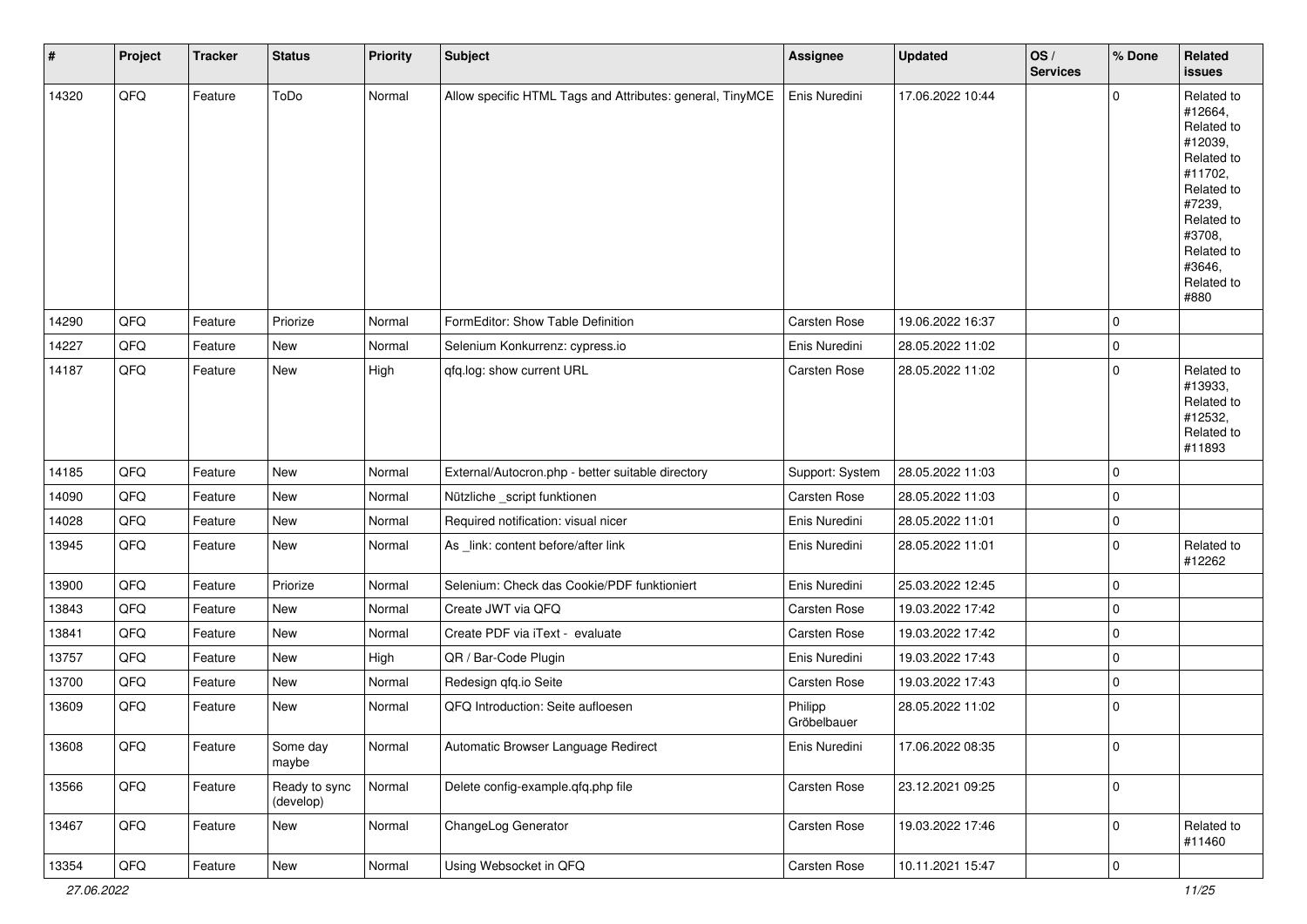| ∦     | Project | <b>Tracker</b> | <b>Status</b>     | <b>Priority</b> | <b>Subject</b>                                                                                                                        | <b>Assignee</b>     | <b>Updated</b>   | OS/<br><b>Services</b> | % Done      | Related<br><b>issues</b>                                               |
|-------|---------|----------------|-------------------|-----------------|---------------------------------------------------------------------------------------------------------------------------------------|---------------------|------------------|------------------------|-------------|------------------------------------------------------------------------|
| 12679 | QFQ     | Feature        | <b>New</b>        | Normal          | tablesorter: custom column width                                                                                                      | <b>Carsten Rose</b> | 16.06.2021 11:10 |                        | $\mathbf 0$ |                                                                        |
| 12664 | QFQ     | Feature        | <b>New</b>        | Normal          | TinyMCE: report/remove malicous HTML/JS Code                                                                                          | Carsten Rose        | 19.03.2022 17:47 |                        | $\mathbf 0$ | Related to<br>#14320                                                   |
| 12630 | QFQ     | Feature        | In Progress       | Normal          | Input: date[time]: min / max values                                                                                                   | Enis Nuredini       | 20.06.2022 18:31 |                        | $\mathbf 0$ | Related to<br>#10096.<br>Related to<br>#14302.<br>Related to<br>#14303 |
| 12611 | QFQ     | Feature        | Some day<br>maybe | Normal          | Refactoring: Bootstrap with Lazy Loading                                                                                              | <b>Carsten Rose</b> | 08.06.2022 10:37 |                        | $\Omega$    | Related to<br>#12490,<br>Related to<br>#10013,<br>Related to<br>#7732  |
| 12603 | QFQ     | Feature        | <b>New</b>        | Normal          | Dropdown (Select), Radio, checkbox:<br>itemListAlways={{!SELECT key, value}}                                                          | Carsten Rose        | 19.03.2022 17:47 |                        | $\mathbf 0$ |                                                                        |
| 12556 | QFQ     | Feature        | <b>New</b>        | Normal          | Pills Title: colored = static or dynamic on allrequiredgiven                                                                          | Benjamin Baer       | 19.03.2022 17:49 |                        | $\mathbf 0$ |                                                                        |
| 12544 | QFQ     | Feature        | <b>New</b>        | High            | a) ' AS _link' new also as ' AS _format', b) sortierung via<br>'display: none;', c) '_format' benoeitgt nicht zwingend<br>u/U/p/m/z/d | <b>Carsten Rose</b> | 14.12.2021 16:03 |                        | $\mathbf 0$ |                                                                        |
| 12532 | QFQ     | Feature        | New               | High            | SIP-Parameter bei Seitenaufruf in Browser-Console<br>anzeigen                                                                         | Carsten Rose        | 07.12.2021 17:19 |                        | $\Omega$    | Related to<br>#11893.<br>Related to<br>#14187                          |
| 12504 | QFQ     | Feature        | Priorize          | Normal          | sql.log: report fe.id                                                                                                                 | Carsten Rose        | 05.05.2021 22:09 |                        | $\mathbf 0$ |                                                                        |
| 12503 | QFQ     | Feature        | Priorize          | Normal          | Detect dangerous UPDATE statement with missing WHERE                                                                                  | Carsten Rose        | 05.05.2021 22:09 |                        | $\pmb{0}$   |                                                                        |
| 12490 | QFQ     | Feature        | New               | Normal          | Loading Plugins in QFQ - see what tinymce does. (lazy<br>loading)                                                                     | Benjamin Baer       | 08.06.2022 10:37 |                        | $\Omega$    | Related to<br>#12611,<br>Related to<br>#10013,<br>Related to<br>#7732  |
| 12480 | QFQ     | Feature        | New               | Normal          | If QFQ upgrade is running, block further request                                                                                      | Carsten Rose        | 03.05.2021 20:45 |                        | $\mathbf 0$ |                                                                        |
| 12477 | QFQ     | Feature        | <b>New</b>        | Normal          | Support for refactoring: Form, FormElement, diverse<br>Tabellen/Spalten, tt-content Records                                           | Carsten Rose        | 03.05.2021 20:45 |                        | $\mathbf 0$ |                                                                        |
| 12476 | QFQ     | Feature        | New               | Normal          | clearMe: a) should trigger 'dirty', b) sticky on textarea resize                                                                      | Benjamin Baer       | 04.01.2022 08:40 |                        | $\mathbf 0$ | Related to<br>#9528                                                    |
| 12474 | QFQ     | Feature        | New               | Normal          | Check BaseConfigURL if it is given and the the last char is '/'                                                                       | Carsten Rose        | 03.05.2021 20:45 |                        | $\mathbf 0$ |                                                                        |
| 12465 | QFQ     | Feature        | <b>New</b>        | Normal          | QFQ Function: use in FE to fill StoreRecord                                                                                           | Carsten Rose        | 05.05.2021 21:58 |                        | $\mathbf 0$ |                                                                        |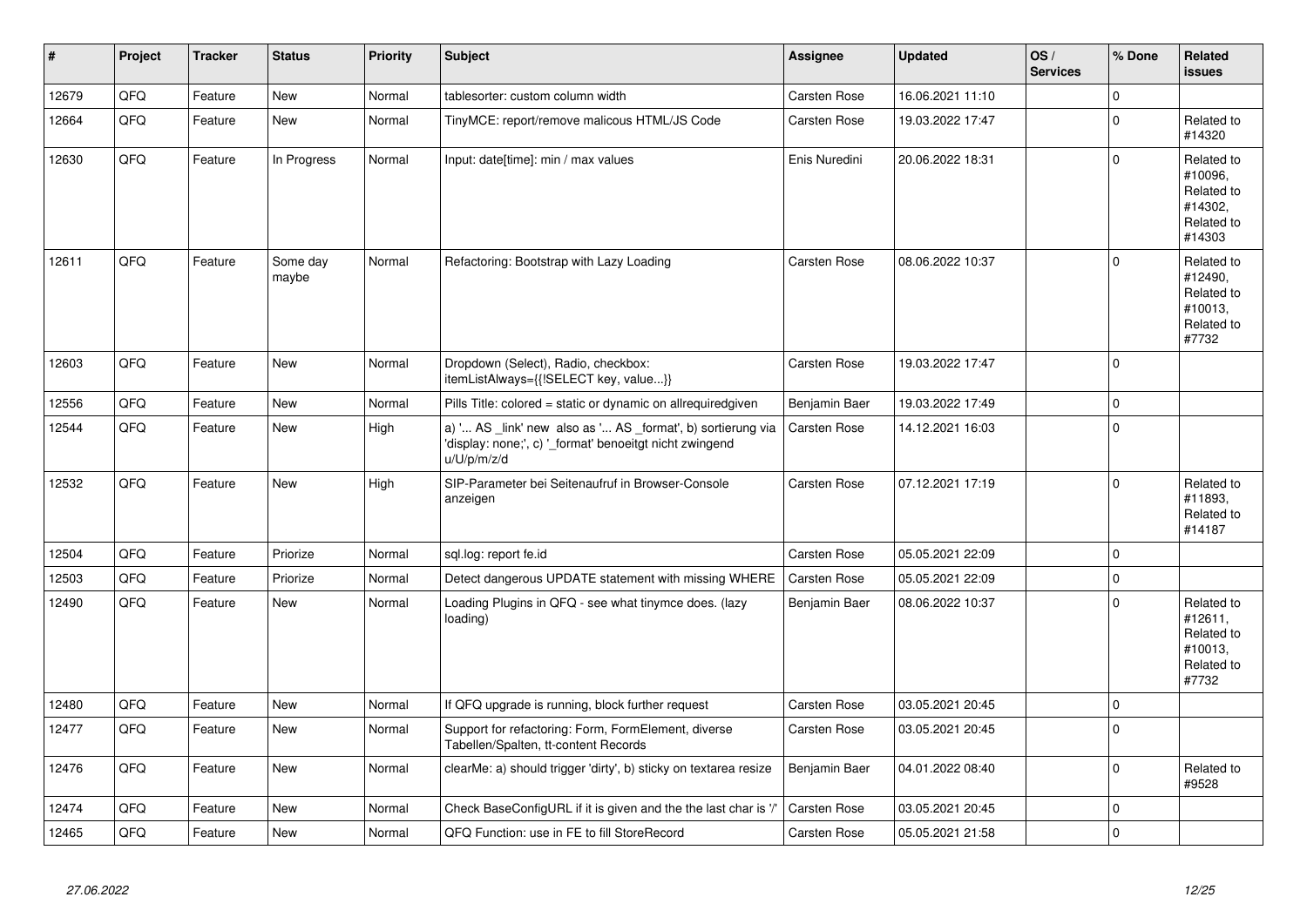| #     | Project | <b>Tracker</b> | <b>Status</b>     | <b>Priority</b> | <b>Subject</b>                                                                                                 | Assignee            | <b>Updated</b>   | OS/<br><b>Services</b> | % Done      | Related<br><b>issues</b>                                                    |
|-------|---------|----------------|-------------------|-----------------|----------------------------------------------------------------------------------------------------------------|---------------------|------------------|------------------------|-------------|-----------------------------------------------------------------------------|
| 12452 | QFQ     | Feature        | Priorize          | Normal          | BaseURL: alsways with '/' at the end                                                                           | Carsten Rose        | 19.06.2022 13:45 |                        | $\Omega$    | Related to<br>#10782                                                        |
| 12439 | QFQ     | Feature        | In Progress       | Normal          | TinyMCE Paste from Word & Character Count/Limit                                                                | Carsten Rose        | 05.05.2021 22:15 |                        | $\mathbf 0$ |                                                                             |
| 12413 | QFQ     | Feature        | New               | Normal          | STORE_TYPO3: enhance for {{be_users.email:T}},<br>{{fe users.email:T}}                                         | <b>Carsten Rose</b> | 03.05.2021 20:45 |                        | $\Omega$    | Related to<br>#12412,<br>Related to<br>#10012                               |
| 12412 | QFQ     | Feature        | <b>New</b>        | Normal          | Action/Escape qualifier 'e' (empty), '0': if given, an empty<br>string (or '0') will be treated as 'not found' | Carsten Rose        | 08.05.2021 09:40 |                        | $\mathbf 0$ | Related to<br>#12413,<br>Related to<br>#10012                               |
| 12400 | QFQ     | Feature        | New               | Normal          | Tutorial ist in QFQ Doku, Wird in der Suche gefunden, es<br>gibt aber kein Menupunkt - Inhalt ueberpruefen     | <b>Carsten Rose</b> | 03.05.2021 20:45 |                        | $\mathbf 0$ |                                                                             |
| 12337 | QFQ     | Feature        | Some day<br>maybe | Normal          | Database.php: better caching                                                                                   | Carsten Rose        | 16.09.2021 15:10 |                        | $\mathbf 0$ |                                                                             |
| 12330 | QFQ     | Feature        | <b>New</b>        | Normal          | Copy to input field / text area / TinyMCE                                                                      | Carsten Rose        | 07.04.2021 09:01 |                        | $\Omega$    |                                                                             |
| 12315 | QFQ     | Feature        | Some day<br>maybe | Normal          | Form History (Diffs) / Backups                                                                                 | Carsten Rose        | 16.09.2021 15:10 |                        | $\mathbf 0$ |                                                                             |
| 12269 | QFQ     | Feature        | <b>New</b>        | Normal          | 2FA - Login                                                                                                    | Carsten Rose        | 03.05.2021 20:45 |                        | $\mathbf 0$ |                                                                             |
| 12262 | QFQ     | Feature        | ToDo              | Normal          | Form buttons on top: more customable                                                                           | Enis Nuredini       | 17.06.2022 10:44 |                        | $\mathbf 0$ | Related to<br>#13945, Has<br>duplicate<br>#4046, Has<br>duplicate<br>#10080 |
| 12186 | QFQ     | Feature        | New               | High            | TinyMCE Config für Objekte                                                                                     | Carsten Rose        | 07.12.2021 17:19 |                        | $\mathbf 0$ | <b>Blocks</b><br>#12632                                                     |
| 12163 | QFQ     | Feature        | <b>New</b>        | Normal          | Checkbox: table wrap                                                                                           | <b>Carsten Rose</b> | 03.05.2021 20:51 |                        | $\mathbf 0$ |                                                                             |
| 12162 | QFQ     | Feature        | <b>New</b>        | Normal          | FE.type=sendmail: personalized mailing (several mails) via<br>template                                         | <b>Carsten Rose</b> | 03.05.2021 20:45 |                        | $\Omega$    |                                                                             |
| 12156 | QFQ     | Feature        | <b>New</b>        | Normal          | Form: Optional disable 'leave page'                                                                            |                     | 03.05.2021 20:45 |                        | $\mathbf 0$ |                                                                             |
| 12146 | QFQ     | Feature        | <b>New</b>        | Normal          | Autocron Job: Anzeigen wann der naechste Job ausgefuehrt<br>wird, resp das er nicht ausgefuehrt wird           | <b>Carsten Rose</b> | 15.03.2021 15:23 |                        | $\mathbf 0$ |                                                                             |
| 12135 | QFQ     | Feature        | <b>New</b>        | Normal          | Subrecord: Notiz                                                                                               |                     | 24.04.2021 16:58 |                        | $\mathbf 0$ |                                                                             |
| 12119 | QFQ     | Feature        | <b>New</b>        | Normal          | AS paged: error message missing if there ist no 'r' argument.                                                  | <b>Carsten Rose</b> | 03.05.2021 20:51 |                        | $\mathbf 0$ |                                                                             |
| 12109 | QFQ     | Feature        | <b>New</b>        | Normal          | Donwload Link: Plain, SIP, Persistent Link, Peristent SIP -<br>new notation                                    | Carsten Rose        | 03.05.2021 20:45 |                        | $\mathbf 0$ | Related to<br>#12085                                                        |
| 12039 | QFQ     | Feature        | <b>New</b>        | Normal          | Missing htmlSpecialChar() in pre processing on form submit                                                     |                     | 18.02.2021 00:09 |                        | $\Omega$    | Related to<br>#14320                                                        |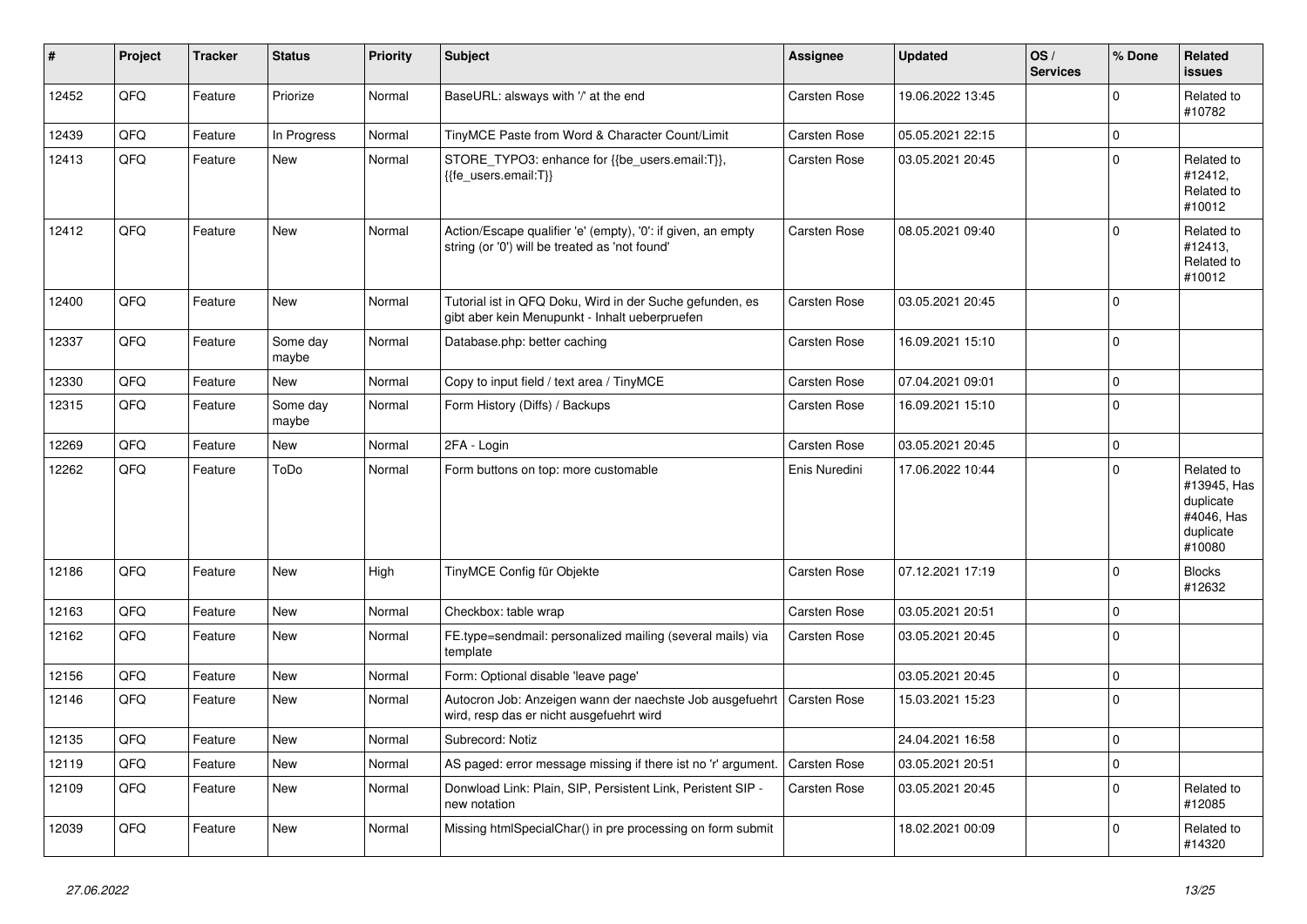| #     | Project | <b>Tracker</b> | <b>Status</b>     | <b>Priority</b> | <b>Subject</b>                                                                                       | Assignee                                               | <b>Updated</b>   | OS/<br><b>Services</b> | % Done      | Related<br><b>issues</b>                      |                      |
|-------|---------|----------------|-------------------|-----------------|------------------------------------------------------------------------------------------------------|--------------------------------------------------------|------------------|------------------------|-------------|-----------------------------------------------|----------------------|
| 12038 | QFQ     | Feature        | <b>New</b>        | Normal          | a) STORE_VAR: filenameOnlyStripUniq, b) SP:<br>QSTRIPUNIQ()                                          |                                                        | 17.02.2021 23:55 |                        | $\Omega$    |                                               |                      |
| 12024 | QFQ     | Feature        | <b>New</b>        | Normal          | Excel Export: text columns by default decode<br>htmlspeciachar()                                     | Carsten Rose                                           | 17.02.2021 23:55 |                        | $\mathbf 0$ | Related to<br>#12022                          |                      |
| 12023 | QFQ     | Feature        | <b>New</b>        | Normal          | MySQL Stored Precdure: QDECODESPECIALCHAR()                                                          | Carsten Rose                                           | 16.02.2021 11:16 |                        | $\mathbf 0$ | Related to<br>#12022                          |                      |
| 11980 | QFQ     | Feature        | In Progress       | Normal          | protected verzeichnis MUSS geschützt werden                                                          | Carsten Rose                                           | 07.09.2021 13:30 |                        | $\mathbf 0$ |                                               |                      |
| 11955 | QFQ     | Feature        | <b>New</b>        | Normal          | subrecord: new title option to set <th> attributes - e.g. to<br/>customize tablesorter options.</th> | attributes - e.g. to<br>customize tablesorter options. | Carsten Rose     | 03.05.2021 20:47       |             | $\mathbf 0$                                   | Related to<br>#11775 |
| 11893 | QFQ     | Feature        | <b>New</b>        | High            | Broken SIP: a) only report one time, b) only report in main<br>column                                | Carsten Rose                                           | 12.05.2021 12:13 |                        | $\Omega$    | Related to<br>#12532,<br>Related to<br>#14187 |                      |
| 11892 | QFQ     | Feature        | <b>New</b>        | Normal          | tablesorter: columns with links are hard to order - new<br>qualifier 'Y: <ord>'</ord>                | Enis Nuredini                                          | 23.03.2022 09:22 |                        | $\Omega$    |                                               |                      |
| 11850 | QFQ     | Feature        | New               | Urgent          | Wizard Form: basierend auf einer Tabelle eine Form<br>anlegen.                                       |                                                        | 03.05.2021 21:12 |                        | $\mathbf 0$ | Blocked by<br>#8082                           |                      |
| 11775 | QFQ     | Feature        | New               | Normal          | Subrecord Tooltip pro Feld                                                                           | Carsten Rose                                           | 18.12.2020 15:22 |                        | $\Omega$    | Related to<br>#11955                          |                      |
| 11747 | QFQ     | Feature        | New               | Normal          | Maintenance Page with Redirect                                                                       | <b>Carsten Rose</b>                                    | 03.05.2021 20:47 |                        | $\Omega$    | Related to<br>#11741                          |                      |
| 11716 | QFQ     | Feature        | <b>New</b>        | Normal          | Form an beliebiger Stelle im Report anzeigen                                                         |                                                        | 09.12.2020 09:47 |                        | $\mathbf 0$ |                                               |                      |
| 11702 | QFQ     | Feature        | <b>New</b>        | Normal          | HTML Special Char makes no sense for 'allbut' if '&' is<br>forbidden                                 | <b>Carsten Rose</b>                                    | 07.12.2021 16:35 |                        | $\Omega$    | Related to<br>#5112,<br>Related to<br>#14320  |                      |
| 11535 | QFQ     | Feature        | <b>New</b>        | Normal          | Ability to create SQL columns in frontend QFQ forms                                                  |                                                        | 17.11.2020 12:11 |                        | $\mathbf 0$ |                                               |                      |
| 11534 | QFQ     | Feature        | <b>New</b>        | Normal          | Report: Action on selected rows - Table batchprocessing<br>feature                                   |                                                        | 18.11.2020 08:15 |                        | $\Omega$    |                                               |                      |
| 11523 | QFQ     | Feature        | <b>New</b>        | Normal          | Mit dynamic Update erkennen, ob Upload gemacht wurde                                                 | Carsten Rose                                           | 13.11.2020 15:07 |                        | $\mathbf 0$ | Related to<br>#9533                           |                      |
| 11516 | QFQ     | Feature        | <b>New</b>        | Normal          | Multi Page Form (Previous/Next Buttons)                                                              | <b>Carsten Rose</b>                                    | 16.03.2021 17:52 |                        | $\mathbf 0$ |                                               |                      |
| 11504 | QFQ     | Feature        | <b>New</b>        | Normal          | Dynamic Update: Button text update for 'Save',' Close' &<br>'Delete'                                 | Carsten Rose                                           | 12.11.2020 23:44 |                        | $\Omega$    |                                               |                      |
| 11460 | QFQ     | Feature        | New               | Normal          | Easier creation of changelog: gitchangelog                                                           | Carsten Rose                                           | 12.06.2021 10:20 |                        | $\Omega$    | Related to<br>#13467                          |                      |
| 11323 | QFQ     | Feature        | Some day<br>maybe | Normal          | Report Frontend Editor Modal + Codemirror                                                            | Carsten Rose                                           | 16.09.2021 15:10 |                        | $\Omega$    | Related to<br>#11036                          |                      |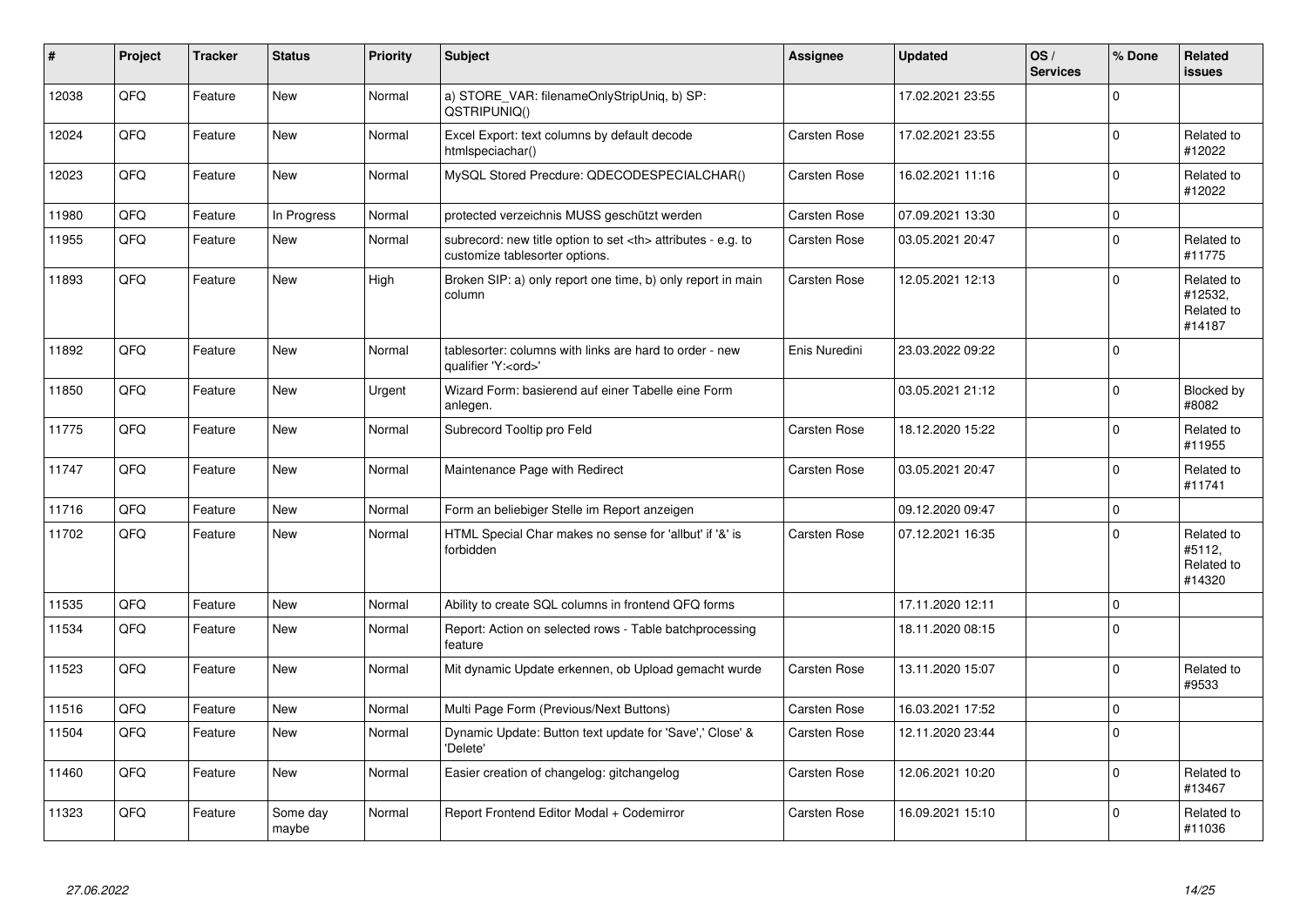| $\vert$ # | Project | <b>Tracker</b> | <b>Status</b>     | <b>Priority</b> | <b>Subject</b>                                                                      | Assignee            | <b>Updated</b>   | OS/<br><b>Services</b> | % Done      | Related<br><b>issues</b>                     |
|-----------|---------|----------------|-------------------|-----------------|-------------------------------------------------------------------------------------|---------------------|------------------|------------------------|-------------|----------------------------------------------|
| 11322     | QFQ     | Feature        | Some day<br>maybe | Normal          | Form Element JSON - (multiline parameter field)                                     | Carsten Rose        | 16.09.2021 15:10 |                        | $\mathbf 0$ |                                              |
| 11320     | QFQ     | Feature        | Priorize          | Normal          | Typo3 Version 10 support                                                            | <b>Carsten Rose</b> | 05.05.2021 22:09 |                        | $\mathbf 0$ |                                              |
| 11217     | QFQ     | Feature        | Some day<br>maybe | Normal          | <b>Extend Script Functionality</b>                                                  | Carsten Rose        | 16.09.2021 15:10 |                        | $\mathbf 0$ |                                              |
| 11080     | QFQ     | Feature        | <b>New</b>        | Normal          | Send MQTT messages                                                                  | Carsten Rose        | 29.08.2020 19:49 |                        | $\pmb{0}$   |                                              |
| 11076     | QFQ     | Feature        | In Progress       | Normal          | SELECT  AS _websocket                                                               | Carsten Rose        | 30.08.2020 17:49 |                        | $\mathbf 0$ |                                              |
| 11036     | QFQ     | Feature        | Some day<br>maybe | Normal          | inline report editor permissions                                                    | Carsten Rose        | 16.09.2021 15:09 |                        | $\mathbf 0$ | Related to<br>#11323                         |
| 10996     | QFQ     | Feature        | <b>New</b>        | Normal          | Download video via sip: no seek                                                     | <b>Carsten Rose</b> | 12.08.2020 14:18 |                        | $\mathbf 0$ |                                              |
| 10979     | QFQ     | Feature        | <b>New</b>        | Normal          | Ajax Calls an API - dataReport                                                      | <b>Carsten Rose</b> | 11.05.2022 12:15 |                        | $\mathbf 0$ |                                              |
| 10976     | QFQ     | Feature        | <b>New</b>        | Normal          | Excel Export Verbesserungen                                                         | Carsten Rose        | 06.08.2020 10:56 |                        | $\mathbf 0$ |                                              |
| 10874     | QFQ     | Feature        | <b>New</b>        | Normal          | Erstellen eines Foreign Keys in der Tabelle "FormElement"                           |                     | 13.07.2020 10:11 |                        | $\mathbf 0$ |                                              |
| 10819     | QFQ     | Feature        | <b>New</b>        | Normal          | Persistent SIP - second try                                                         | <b>Carsten Rose</b> | 29.06.2020 23:02 |                        | $\mathbf 0$ | Related to<br>#6261                          |
| 10782     | QFQ     | Feature        | Feedback          | Normal          | Tiny MCE: Image Upload                                                              | Enis Nuredini       | 16.05.2022 23:16 |                        | $\mathbf 0$ | Related to<br>#12452                         |
| 10763     | QFQ     | Feature        | <b>New</b>        | Normal          | form accessed and submitted despite logout?                                         |                     | 16.06.2020 11:43 |                        | $\mathbf 0$ |                                              |
| 10745     | QFQ     | Feature        | Some day<br>maybe | Normal          | <b>Tablesorter Excel Export</b>                                                     | Carsten Rose        | 16.09.2021 15:09 |                        | $\mathbf 0$ |                                              |
| 10738     | QFQ     | Feature        | Some day<br>maybe | Normal          | CORS headers for external API requests                                              |                     | 10.06.2020 14:00 |                        | $\mathbf 0$ |                                              |
| 10716     | QFQ     | Feature        | Some day<br>maybe | Normal          | Business Logic mit Externen Skripten                                                | Carsten Rose        | 16.09.2021 15:10 |                        | $\pmb{0}$   | Related to<br>#10713,<br>Related to<br>#8217 |
| 10714     | QFQ     | Feature        | <b>New</b>        | Normal          | multi Table Form                                                                    | Carsten Rose        | 16.03.2021 18:44 |                        | $\mathbf 0$ |                                              |
| 10593     | QFQ     | Feature        | New               | Normal          | label2: text behind input element                                                   | Carsten Rose        | 16.05.2020 10:57 |                        | $\mathbf 0$ |                                              |
| 10569     | QFQ     | Feature        | Priorize          | Normal          | link _blank more safe                                                               | Enis Nuredini       | 25.03.2022 12:44 |                        | $\pmb{0}$   |                                              |
| 10463     | QFQ     | Feature        | <b>New</b>        | Normal          | Report link: expliztes setzen von HTML Tags (Bedarf fuer<br>'data-selenium' & 'id') | Enis Nuredini       | 23.03.2022 09:23 |                        | $\mathbf 0$ | Related to<br>#7648                          |
| 10443     | QFQ     | Feature        | In Progress       | Normal          | Konzept api / live                                                                  | <b>Carsten Rose</b> | 07.05.2020 09:39 |                        | $\mathbf 0$ |                                              |
| 10384     | QFQ     | Feature        | New               | Normal          | Parameter Exchange QFQ Instances                                                    |                     | 07.05.2020 09:38 |                        | $\mathbf 0$ |                                              |
| 10345     | QFQ     | Feature        | New               | Normal          | Templates - Patterns QFQ Style                                                      |                     | 03.05.2021 21:01 |                        | $\mathbf 0$ | Related to<br>#10713                         |
| 10124     | QFQ     | Feature        | Feedback          | Normal          | qfq AAI-Login                                                                       | Karin Niffeler      | 07.05.2020 09:36 |                        | $\pmb{0}$   |                                              |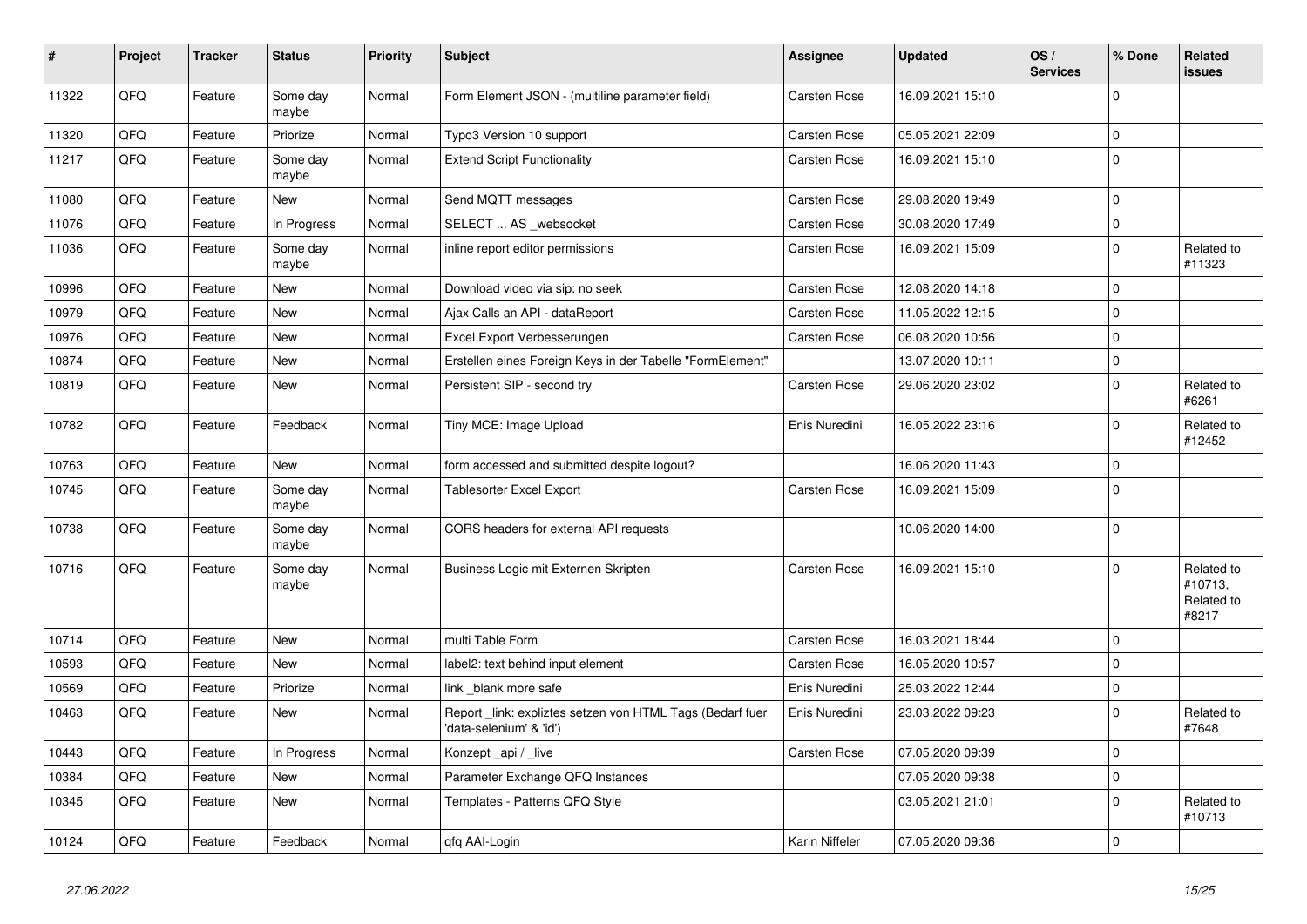| #     | Project | <b>Tracker</b> | <b>Status</b>     | <b>Priority</b> | Subject                                                                                                                               | <b>Assignee</b>     | <b>Updated</b>   | OS/<br><b>Services</b> | % Done         | Related<br>issues                                                      |
|-------|---------|----------------|-------------------|-----------------|---------------------------------------------------------------------------------------------------------------------------------------|---------------------|------------------|------------------------|----------------|------------------------------------------------------------------------|
| 10119 | QFQ     | Feature        | New               | Normal          | Dropdown (selectlist) & TypeAhead: format and catagorize<br>list                                                                      | <b>Carsten Rose</b> | 07.05.2020 09:36 |                        | $\mathbf 0$    |                                                                        |
| 10116 | QFQ     | Feature        | Some day<br>maybe | Normal          | TypeAhead: Tag - show inside 'input' element                                                                                          | Carsten Rose        | 16.09.2021 15:09 |                        | 0              |                                                                        |
| 10114 | QFQ     | Feature        | <b>New</b>        | High            | Symbol (Link): 'G:' (Glyphicon) replaced by 'i:' (icon)                                                                               |                     | 07.12.2021 17:19 |                        | $\mathbf 0$    | Related to<br>#3797,<br>Related to<br>#4194                            |
| 10095 | QFQ     | Feature        | Some day<br>maybe | Normal          | Generic Gitlab Integration into QFQ                                                                                                   | <b>Carsten Rose</b> | 16.09.2021 15:10 |                        | 0              |                                                                        |
| 10080 | QFQ     | Feature        | <b>New</b>        | Normal          | Popup on 'save' / 'close': configure dialog (answer<br>yes/no/cancle/)                                                                | Carsten Rose        | 28.03.2021 20:52 |                        | $\mathbf 0$    | Is duplicate<br>of #12262                                              |
| 10015 | QFQ     | Feature        | Priorize          | Normal          | Monospace in Textarea                                                                                                                 | Carsten Rose        | 03.02.2020 13:40 |                        | 0              |                                                                        |
| 10014 | QFQ     | Feature        | New               | Normal          | Manual.rst: describe behaviour and process order of<br>fillStoreVar, slaveId, sqlBefore,                                              | Carsten Rose        | 01.02.2020 22:31 |                        | $\mathbf 0$    |                                                                        |
| 10013 | QFQ     | Feature        | Some day<br>maybe | Normal          | FE.typ=editor: CodeMirror                                                                                                             | Carsten Rose        | 08.06.2022 10:37 |                        | $\mathbf 0$    | Related to<br>#12611,<br>Related to<br>#12490,<br>Related to<br>#7732  |
| 10012 | QFQ     | Feature        | Priorize          | Normal          | redirectAllMailTo: {{beEmail:T}}                                                                                                      | Carsten Rose        | 08.05.2021 09:54 |                        | 0              | Related to<br>#12412,<br>Related to<br>#12413,<br>Related to<br>#10011 |
| 10011 | QFQ     | Feature        | Priorize          | Normal          | Offer new STORE_TYPO3 Variable 'beUser', 'beEmail'                                                                                    | Carsten Rose        | 08.05.2021 09:51 |                        | $\Omega$       | Related to<br>#10012,<br>Related to<br>#12511                          |
| 10005 | QFQ     | Feature        | Priorize          | Normal          | Report / special column name:  AS _calendar                                                                                           | Carsten Rose        | 03.06.2020 17:28 |                        | 0              |                                                                        |
| 10003 | QFQ     | Feature        | Priorize          | Normal          | fieldset: stronger visualize group                                                                                                    | Benjamin Baer       | 12.02.2020 08:13 |                        | 0              |                                                                        |
| 9983  | QFQ     | Feature        | New               | Normal          | Report Notation: new keyword 'range'                                                                                                  | Carsten Rose        | 01.02.2020 15:55 |                        | $\overline{0}$ |                                                                        |
| 9968  | QFQ     | Feature        | Priorize          | Normal          | Tooltip in Links for Developer                                                                                                        | Carsten Rose        | 01.02.2020 23:17 |                        | $\mathbf 0$    |                                                                        |
| 9928  | QFQ     | Feature        | Priorize          | Normal          | SpecialColumnName: a) Deprecated: ' AS "_+tag " ', b)<br>New: ' AS "_ <tag1><tag2>" '</tag2></tag1>                                   | Carsten Rose        | 01.02.2020 23:17 |                        | $\mathbf 0$    | Related to<br>#9929                                                    |
| 9927  | QFQ     | Feature        | New               | Normal          | QFQ Update: a) Update nur machen wenn BE User<br>eingeloggt ist., b) Bei Fehler genaue Meldung welcher<br>Updateschritt Probleme hat. | Carsten Rose        | 22.01.2020 12:59 |                        | 0              |                                                                        |
| 9900  | QFQ     | Feature        | Priorize          | Normal          | Generic API Call: tt-content record >> JSON                                                                                           | Carsten Rose        | 01.02.2020 10:13 |                        | 0              |                                                                        |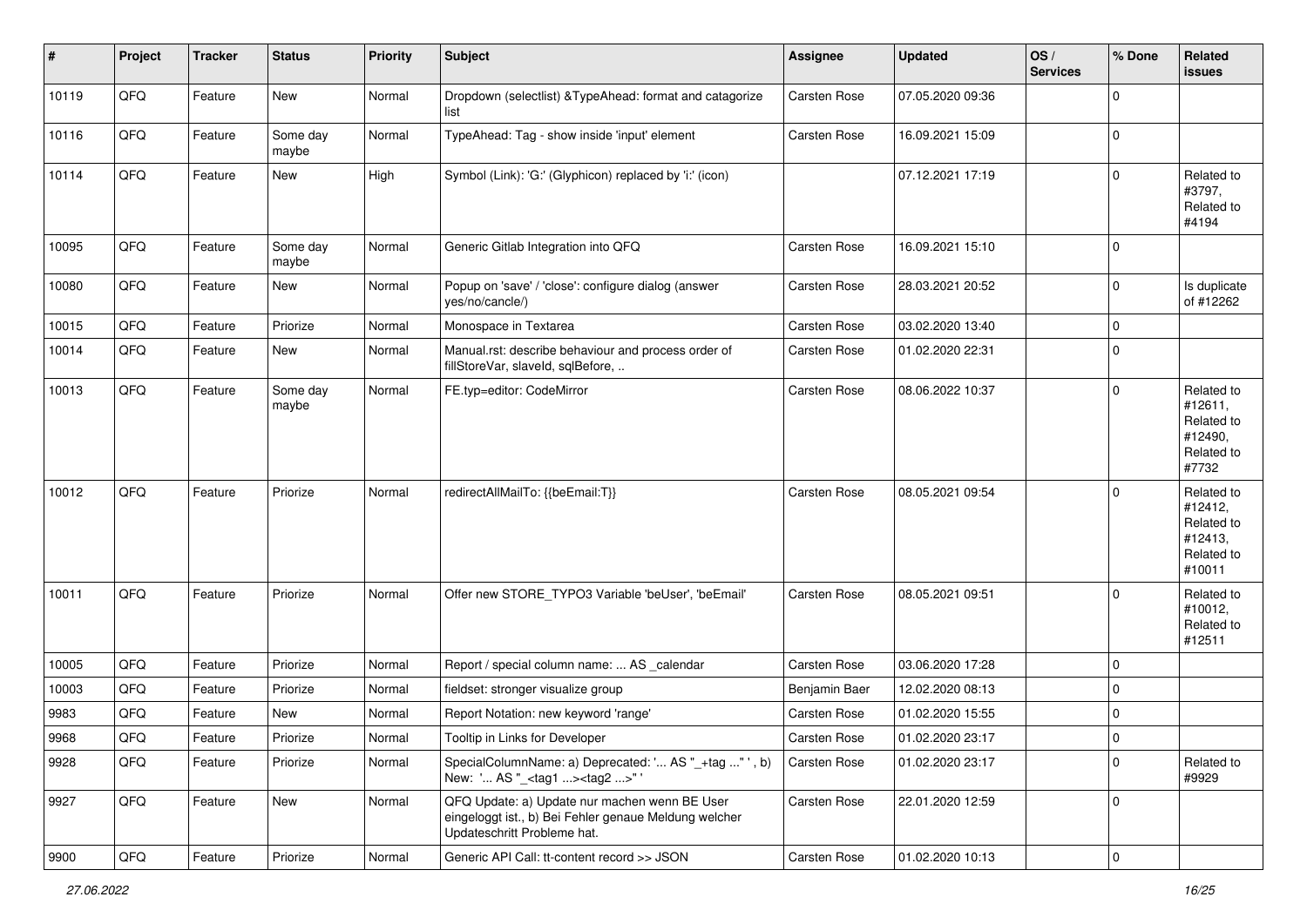| $\vert$ # | Project | <b>Tracker</b> | <b>Status</b>     | <b>Priority</b> | Subject                                                                         | <b>Assignee</b> | <b>Updated</b>   | OS/<br><b>Services</b> | % Done      | Related<br>issues                                                    |
|-----------|---------|----------------|-------------------|-----------------|---------------------------------------------------------------------------------|-----------------|------------------|------------------------|-------------|----------------------------------------------------------------------|
| 9853      | QFQ     | Feature        | <b>New</b>        | Normal          | Check das SQL / QFQ / Mail Logfile geschrieben wird                             |                 | 09.01.2020 11:15 |                        | $\Omega$    |                                                                      |
| 9811      | QFQ     | Feature        | New               | Normal          | Report: tag every n'th row                                                      | Carsten Rose    | 01.02.2020 23:22 |                        | $\mathbf 0$ |                                                                      |
| 9781      | QFQ     | Feature        | New               | Normal          | Button: CSS class to make buttons smaller                                       | Carsten Rose    | 01.02.2020 23:22 |                        | $\Omega$    |                                                                      |
| 9777      | QFQ     | Feature        | <b>New</b>        | Normal          | Logging QFQ Variables                                                           | Carsten Rose    | 16.12.2019 17:17 |                        | 0           |                                                                      |
| 9707      | QFQ     | Feature        | New               | Normal          | SIP security: encode pageld and check pageld on decode                          | Carsten Rose    | 01.02.2020 23:22 |                        | $\mathbf 0$ |                                                                      |
| 9706      | QFQ     | Feature        | New               | Normal          | Multi File Upload (hidden template group)                                       | Carsten Rose    | 01.02.2020 23:22 |                        | $\Omega$    | Related to<br>#7521,<br>Related to<br>#5562,<br>Related to<br>#13330 |
| 9704      | QFQ     | Feature        | Some day<br>maybe | Normal          | Thumbnails Generieren beim Splitten von PDF Files                               | Carsten Rose    | 11.12.2019 16:01 |                        | $\Omega$    |                                                                      |
| 9668      | QFQ     | Feature        | Priorize          | Normal          | Form.mode: rename 'hidden' to 'hide'                                            | Carsten Rose    | 05.05.2021 22:14 |                        | $\mathbf 0$ | Related to<br>#6437                                                  |
| 9602      | QFQ     | Feature        | <b>New</b>        | Normal          | Form definition as JSON                                                         | Carsten Rose    | 01.02.2020 23:21 |                        | $\mathbf 0$ | Related to<br>#9600                                                  |
| 9579      | QFQ     | Feature        | Some day<br>maybe | Normal          | Multiform with Process Row                                                      | Carsten Rose    | 11.12.2019 16:01 |                        | $\Omega$    |                                                                      |
| 9548      | QFQ     | Feature        | Feedback          | High            | FormElement: Pattern mismatch - optional report only on<br>focus lost           | Benjamin Baer   | 03.05.2021 21:14 |                        | $\mathbf 0$ |                                                                      |
| 9537      | QFQ     | Feature        | <b>New</b>        | Normal          | FormEditor: Edit fieldset in FrontEnd                                           | Carsten Rose    | 01.02.2020 23:22 |                        | 0           |                                                                      |
| 9394      | QFQ     | Feature        | Priorize          | Normal          | REST: allow for non numerical ids in get requests                               | Carsten Rose    | 05.05.2021 22:10 |                        | $\Omega$    |                                                                      |
| 9352      | QFQ     | Feature        | New               | Normal          | FE 'Native' fire slaveld, sqlAfter, sqlIns                                      | Carsten Rose    | 01.02.2020 23:22 |                        | $\mathbf 0$ |                                                                      |
| 9348      | QFQ     | Feature        | New               | Normal          | defaultThumbnailSize: pre render thumbnails                                     | Carsten Rose    | 12.06.2021 09:05 |                        | $\Omega$    |                                                                      |
| 9346      | QFQ     | Feature        | Priorize          | Normal          | beforeSave: check if an upload is given                                         | Carsten Rose    | 11.06.2021 21:18 |                        | $\mathbf 0$ |                                                                      |
| 9221      | QFQ     | Feature        | New               | Normal          | typeAhead: Zeichenlimite ausschalten                                            | Carsten Rose    | 08.05.2021 17:06 |                        | $\Omega$    |                                                                      |
| 9208      | QFQ     | Feature        | New               | Normal          | Manage 'recent' records                                                         | Carsten Rose    | 01.02.2020 23:22 |                        | $\Omega$    |                                                                      |
| 9136      | QFQ     | Feature        | New               | Normal          | Create ZIP files with dynamic PDFs                                              | Carsten Rose    | 01.02.2020 23:22 |                        | $\mathbf 0$ |                                                                      |
| 9135      | QFQ     | Feature        | Priorize          | Normal          | Progress Bar generic / replace old hourglass download<br>popup                  | Benjamin Baer   | 03.01.2022 07:43 |                        | $\mathbf 0$ |                                                                      |
| 9130      | QFQ     | Feature        | Some day<br>maybe | Normal          | tablesorter: Automatic Row numbering / Zeilenummer                              | Benjamin Baer   | 01.02.2020 23:22 |                        | 0           |                                                                      |
| 9129      | QFQ     | Feature        | New               | Normal          | sqlValidate: Message as notification, not as error                              | Carsten Rose    | 01.02.2020 23:22 |                        | 0           | Related to<br>#9128                                                  |
| 9128      | QFQ     | Feature        | New               | Normal          | Error Message: not replaced variables- a) replace back to<br>'{{', b) underline | Carsten Rose    | 01.02.2020 23:22 |                        | 0           | Related to<br>#9129                                                  |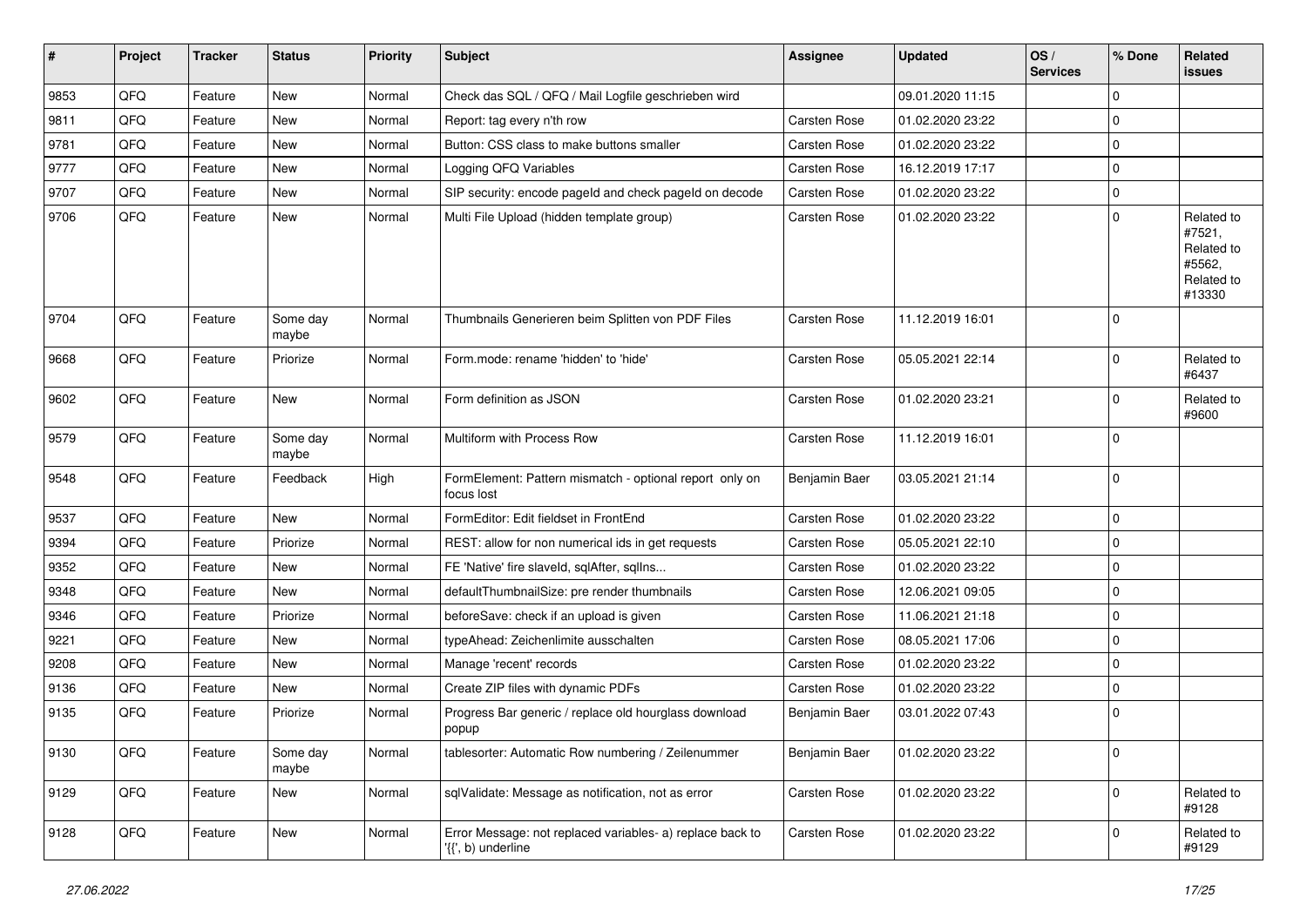| $\vert$ # | Project | <b>Tracker</b> | <b>Status</b>     | <b>Priority</b> | <b>Subject</b>                                                                                         | Assignee            | <b>Updated</b>   | OS/<br><b>Services</b> | % Done      | Related<br><b>issues</b>                        |
|-----------|---------|----------------|-------------------|-----------------|--------------------------------------------------------------------------------------------------------|---------------------|------------------|------------------------|-------------|-------------------------------------------------|
| 9052      | QFQ     | Feature        | Feedback          | High            | Report: CodeMirror with SQL Syntax Highlight in FE                                                     | Enis Nuredini       | 08.06.2022 10:25 |                        | $\Omega$    |                                                 |
| 8975      | QFQ     | Feature        | New               | Normal          | Report Notation: 2.0                                                                                   | <b>Carsten Rose</b> | 01.02.2020 23:22 |                        | $\Omega$    | Related to<br>#8963                             |
| 8963      | QFQ     | Feature        | Priorize          | Normal          | Setting values in a store: flexible way                                                                | Carsten Rose        | 05.05.2021 22:10 |                        | $\mathbf 0$ | Related to<br>#8975                             |
| 8962      | QFQ     | Feature        | <b>New</b>        | High            | allow for form fields with identical names                                                             | Carsten Rose        | 03.05.2021 21:14 |                        | $\mathbf 0$ |                                                 |
| 8894      | QFQ     | Feature        | Some day<br>maybe | Normal          | Documentation Tags Usable in QFQ Application                                                           | <b>Carsten Rose</b> | 11.12.2019 16:01 |                        | $\mathbf 0$ |                                                 |
| 8892      | QFQ     | Feature        | Some dav<br>maybe | Normal          | Display and Edit SQL Comments in Form Editor                                                           | Carsten Rose        | 11.12.2019 16:01 |                        | $\mathbf 0$ |                                                 |
| 8806      | QFQ     | Feature        | <b>New</b>        | Normal          | SQL Function nl2br                                                                                     | Carsten Rose        | 01.02.2020 23:22 |                        | $\mathbf 0$ |                                                 |
| 8719      | QFQ     | Feature        | New               | Normal          | extraButtonLock: add support for 0/1                                                                   | Carsten Rose        | 01.02.2020 23:22 |                        | $\Omega$    |                                                 |
| 8702      | QFQ     | Feature        | New               | Normal          | Load Record which is locked: missing user info                                                         | <b>Carsten Rose</b> | 11.12.2019 16:16 |                        | $\mathbf 0$ | Related to<br>#9789                             |
| 8586      | QFQ     | Feature        | Some day<br>maybe | Normal          | QFQ: Enhance Error message for 'record not found'                                                      | Carsten Rose        | 16.09.2021 15:10 |                        | $\mathbf 0$ |                                                 |
| 8585      | QFQ     | Feature        | Priorize          | Normal          | Enhance Error message for 'unknown form'                                                               | Carsten Rose        | 01.02.2020 10:13 |                        | $\pmb{0}$   |                                                 |
| 8584      | QFQ     | Feature        | Priorize          | Normal          | FE 'Action' - never assign to Container (except Template<br>Group)                                     | <b>Carsten Rose</b> | 01.02.2020 10:13 |                        | $\mathbf 0$ |                                                 |
| 8520      | QFQ     | Feature        | Some day<br>maybe | Normal          | Bring QFQ to Composer                                                                                  | <b>Carsten Rose</b> | 16.09.2021 15:10 |                        | $\mathbf 0$ |                                                 |
| 8336      | QFQ     | Feature        | New               | Normal          | Form > modified > Close New: a) Optional disable popup, b)<br>custom text, c) mode on save: close stay | <b>Carsten Rose</b> | 01.02.2020 23:22 |                        | $\mathbf 0$ | Related to<br>#8335                             |
| 8277      | QFQ     | Feature        | Priorize          | Normal          | fe.parameter.default=                                                                                  | Carsten Rose        | 01.02.2020 23:17 |                        | $\mathbf 0$ | Related to<br>#8113                             |
| 8217      | QFQ     | Feature        | New               | Normal          | if-elseif-else construct                                                                               | Carsten Rose        | 16.03.2021 18:41 |                        | $\mathbf 0$ | Related to<br>#10716                            |
| 8204      | QFQ     | Feature        | Priorize          | High            | Position 'required mark'                                                                               | Carsten Rose        | 16.06.2021 13:44 |                        | $\mathbf 0$ |                                                 |
| 8187      | QFQ     | Feature        | <b>New</b>        | Normal          | Subrecord: enable/hide new button - make new/edit/delete<br>customizeable.                             | Carsten Rose        | 06.03.2021 18:44 |                        | $\mathbf 0$ | Related to<br>#11326                            |
| 8101      | QFQ     | Feature        | Some day<br>maybe | Normal          | Password hash: support further hashing methods                                                         | <b>Carsten Rose</b> | 16.09.2021 15:10 |                        | $\mathbf 0$ |                                                 |
| 8089      | QFQ     | Feature        | New               | Normal          | Copy/Paste for FormElements                                                                            | Carsten Rose        | 01.02.2020 23:22 |                        | $\pmb{0}$   |                                                 |
| 8082      | QFQ     | Feature        | Priorize          | High            | Contact form without saving record                                                                     | <b>Carsten Rose</b> | 07.12.2021 15:20 |                        | $\mathbf 0$ | Related to<br>#8587,<br><b>Blocks</b><br>#11850 |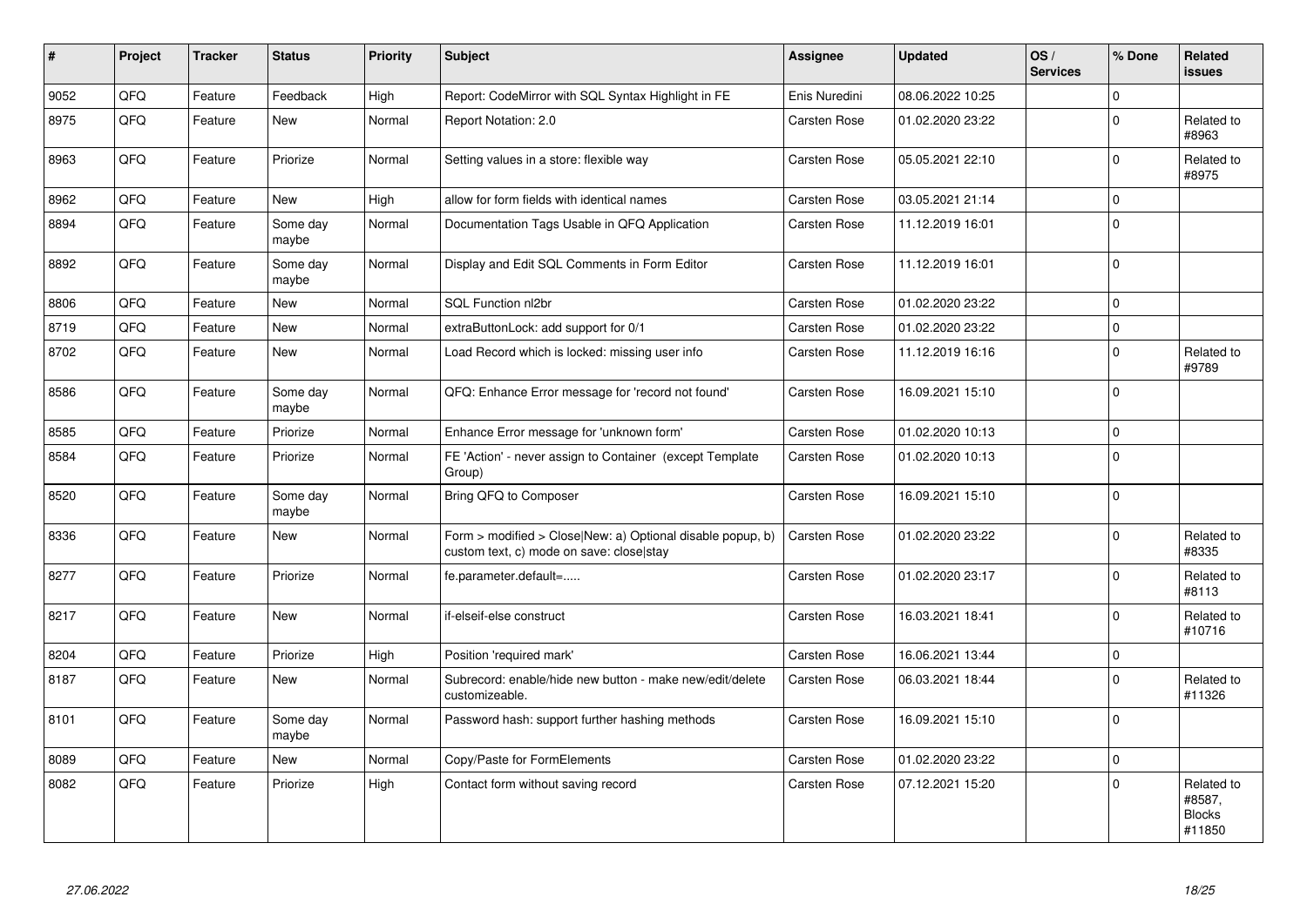| $\vert$ # | Project    | <b>Tracker</b> | <b>Status</b>     | <b>Priority</b> | Subject                                                                 | Assignee      | <b>Updated</b>   | OS/<br><b>Services</b> | % Done      | Related<br><b>issues</b>                                               |
|-----------|------------|----------------|-------------------|-----------------|-------------------------------------------------------------------------|---------------|------------------|------------------------|-------------|------------------------------------------------------------------------|
| 8056      | QFQ        | Feature        | Some day<br>maybe | Normal          | Termin Organisation (Reservation)                                       |               | 01.02.2020 23:19 |                        | $\mathbf 0$ | Related to<br>#8658                                                    |
| 8044      | QFQ        | Feature        | Priorize          | Normal          | Transaction: a) Form, b) Report                                         | Carsten Rose  | 05.05.2021 22:14 |                        | $\mathbf 0$ | Related to<br>#8043                                                    |
| 8034      | QFQ        | Feature        | Priorize          | Normal          | FormElement 'data': 22.22.2222 should not be accepted                   | Carsten Rose  | 01.02.2020 10:13 |                        | 0           |                                                                        |
| 7965      | QFQ        | Feature        | Priorize          | Normal          | Input type 'text' with visual format - currency                         | Benjamin Baer | 03.01.2022 07:45 |                        | $\Omega$    |                                                                        |
| 7924      | QFQ        | Feature        | New               | Normal          | Radio/Checkbox with Tooltip                                             | Carsten Rose  | 01.02.2020 23:22 |                        | $\mathbf 0$ |                                                                        |
| 7921      | QFQ        | Feature        | Some day<br>maybe | Normal          | Rest API Export: URL kuerzer machen                                     |               | 01.02.2020 23:19 |                        | $\mathbf 0$ |                                                                        |
| 7920      | QFQ        | Feature        | New               | Normal          | FE: Syntax Highlight, Zeinlenumbruch                                    | Carsten Rose  | 01.02.2020 10:03 |                        | $\mathbf 0$ |                                                                        |
| 7850      | QFQ        | Feature        | New               | High            | Upload records: non 'pathFileName' column                               | Carsten Rose  | 03.05.2021 21:14 |                        | $\mathbf 0$ |                                                                        |
| 7812      | QFQ        | Feature        | New               | Normal          | FE 'Subrecord' - new option 'subrecordShowFilter',<br>'subrecordPaging' | Carsten Rose  | 01.02.2020 23:22 |                        | $\mathbf 0$ |                                                                        |
| 7732      | QFQ        | Feature        | Some day<br>maybe | Normal          | Javascript: Lazy Loading der add on libs                                | Benjamin Baer | 08.06.2022 10:38 |                        | $\mathbf 0$ | Related to<br>#12611,<br>Related to<br>#12490,<br>Related to<br>#10013 |
| 7730      | QFQ        | Feature        | Priorize          | Normal          | SELECT Box: title in between                                            | Benjamin Baer | 01.02.2020 23:22 |                        | $\mathbf 0$ |                                                                        |
| 7683      | QFQ        | Feature        | New               | Normal          | Special column names in '{{ SELECT  AS _link }}' should<br>be detected  | Carsten Rose  | 01.02.2020 23:21 |                        | $\mathbf 0$ |                                                                        |
| 7681      | QFQ        | Feature        | <b>New</b>        | Normal          | Optional switch off 'check for modified record'                         | Carsten Rose  | 01.02.2020 23:21 |                        | $\mathbf 0$ |                                                                        |
| 7660      | QFQ        | Feature        | New               | Normal          | IMAP: import mails to DB, move / delete mails                           | Carsten Rose  | 01.02.2020 09:52 |                        | $\mathbf 0$ |                                                                        |
| 7630      | QFQ        | Feature        | Priorize          | Normal          | detailed error message for simple upload                                | Carsten Rose  | 01.02.2020 10:13 |                        | $\mathbf 0$ |                                                                        |
| 7602      | QFQ        | Feature        | ToDo              | High            | Multi Select: with checkboxes                                           | Benjamin Baer | 22.03.2022 09:07 |                        | $\mathbf 0$ |                                                                        |
| 7522      | QFQ        | Feature        | Priorize          | Normal          | Inserting default index.html to folder (Avoid Apache<br>Indexing)       | Carsten Rose  | 01.02.2020 10:13 |                        | $\mathbf 0$ |                                                                        |
| 7521      | QFQ        | Feature        | <b>New</b>        | Normal          | TemplateGroup: fe.type=upload                                           | Carsten Rose  | 01.02.2020 23:21 |                        | $\mathbf 0$ | Related to<br>#9706                                                    |
| 7520      | QFQ        | Feature        | <b>New</b>        | Normal          | QR Code:  AS _qr ( AS _link)                                            | Carsten Rose  | 01.02.2020 23:22 |                        | $\mathbf 0$ |                                                                        |
| 7519      | <b>QFQ</b> | Feature        | New               | Normal          | Select: Multi                                                           | Carsten Rose  | 01.02.2020 23:22 |                        | 0           |                                                                        |
| 7481      | QFQ        | Feature        | New               | Normal          | Detect 'BaseUrl' automatically                                          | Carsten Rose  | 01.02.2020 23:21 |                        | $\mathbf 0$ |                                                                        |
| 7480      | QFQ        | Feature        | New               | Normal          | Record History (Undo / Redo)                                            | Carsten Rose  | 11.12.2019 16:16 |                        | $\mathbf 0$ | Related to<br>#2361                                                    |
| 7453      | QFQ        | Feature        | Some day<br>maybe | Normal          | import / export forms QFQ                                               | Carsten Rose  | 16.09.2021 15:10 |                        | $\mathbf 0$ |                                                                        |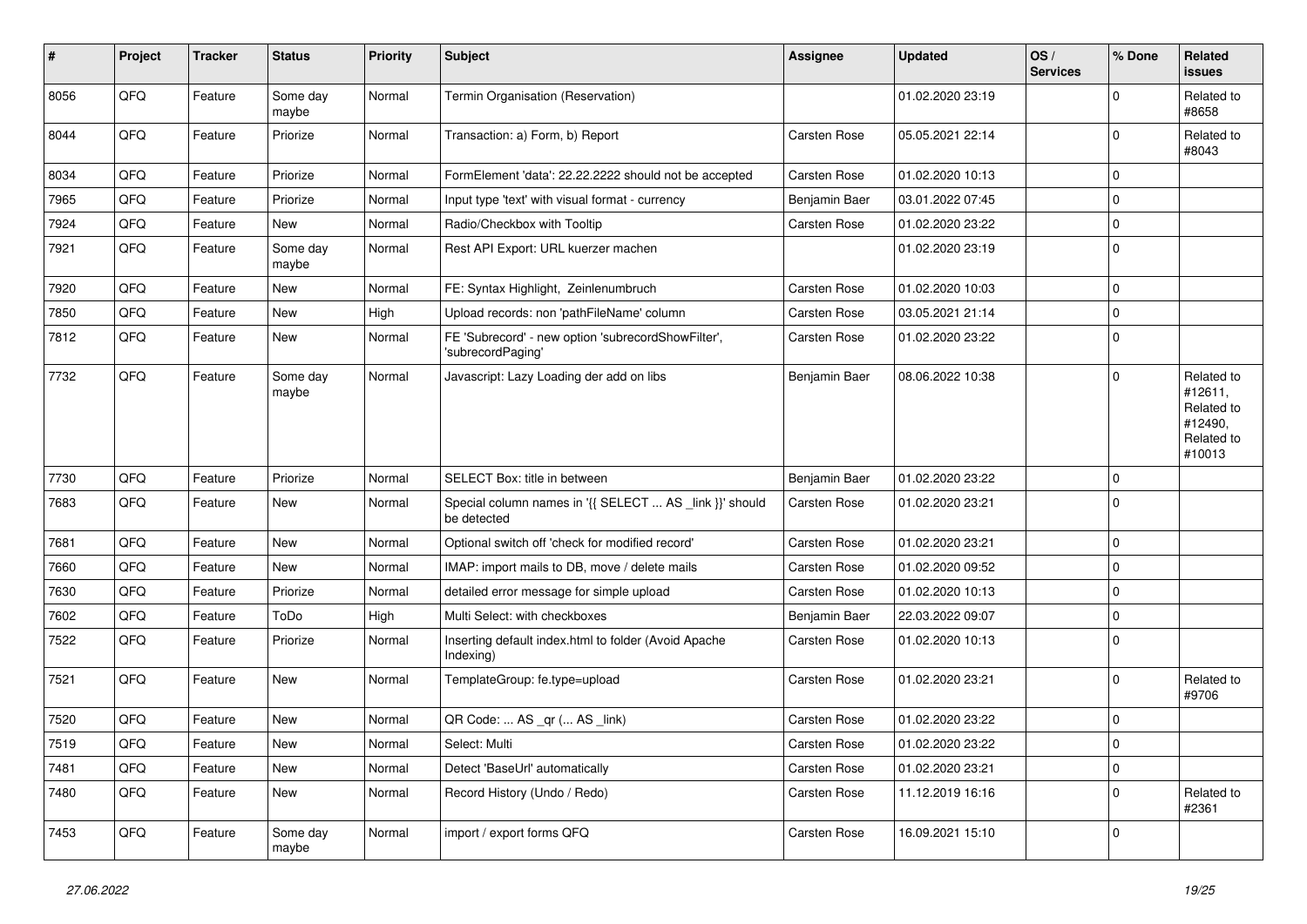| #    | Project | <b>Tracker</b> | <b>Status</b>     | <b>Priority</b> | <b>Subject</b>                                                                                 | Assignee            | <b>Updated</b>   | OS/<br><b>Services</b> | % Done      | Related<br><b>issues</b>  |
|------|---------|----------------|-------------------|-----------------|------------------------------------------------------------------------------------------------|---------------------|------------------|------------------------|-------------|---------------------------|
| 7452 | QFQ     | Feature        | Some day<br>maybe | Normal          | automate deployment new QFQ version                                                            | <b>Carsten Rose</b> | 16.09.2021 15:10 |                        | $\Omega$    |                           |
| 7342 | QFQ     | Feature        | New               | Normal          | add content = hide_this                                                                        | Carsten Rose        | 01.02.2020 23:21 |                        | $\mathbf 0$ |                           |
| 7336 | QFQ     | Feature        | Some day<br>maybe | Normal          | PDF Upload: disallow PDFs with specific Meta information                                       | Carsten Rose        | 11.12.2019 16:01 |                        | $\mathbf 0$ |                           |
| 7290 | QFQ     | Feature        | Priorize          | Normal          | FormEditor: title as textarea if LEN(title)>60                                                 | Carsten Rose        | 01.02.2020 10:13 |                        | $\mathbf 0$ | Blocked by<br>#7682       |
| 7280 | QFQ     | Feature        | <b>New</b>        | Normal          | recently used table                                                                            | Carsten Rose        | 01.02.2020 23:21 |                        | $\mathbf 0$ |                           |
| 7278 | QFQ     | Feature        | Some day<br>maybe | Normal          | Form: Wert vordefinieren der immer gesetzt wird                                                |                     | 02.05.2021 09:27 |                        | 0           |                           |
| 7239 | QFQ     | Feature        | New               | Normal          | TinyMCE: html tag whitelist                                                                    | Carsten Rose        | 01.02.2020 23:21 |                        | $\mathbf 0$ | Related to<br>#14320      |
| 7229 | QFQ     | Feature        | Some day<br>maybe | Normal          | New FormElement.type: Button                                                                   |                     | 01.02.2021 12:32 |                        | $\mathbf 0$ |                           |
| 7217 | QFQ     | Feature        | Priorize          | Normal          | Download: notice User if `_sip=?` is missing                                                   | Carsten Rose        | 01.02.2020 10:13 |                        | $\mathbf 0$ |                           |
| 7175 | QFQ     | Feature        | New               | Normal          | Upload: md5 hash as filename                                                                   | Carsten Rose        | 01.02.2020 23:21 |                        | $\mathbf 0$ |                           |
| 7119 | QFQ     | Feature        | <b>New</b>        | Normal          | Upload: scaleDownWidth, scaleDownHeight                                                        | Carsten Rose        | 01.02.2020 23:21 |                        | $\mathbf 0$ |                           |
| 7109 | QFQ     | Feature        | <b>New</b>        | Normal          | Dynamic Updates: row/element hide                                                              | Carsten Rose        | 01.02.2020 23:22 |                        | $\mathbf 0$ | Has<br>duplicate<br>#4081 |
| 7108 | QFQ     | Feature        | Some day<br>maybe | Normal          | QFQ Wrap Elements                                                                              |                     | 11.12.2019 16:01 |                        | $\mathbf 0$ |                           |
| 7107 | QFQ     | Feature        | Some day<br>maybe | Normal          | Showcase Registration Tool: Anmeldung / Administration :<br>Liste Anmeldungen / Emaileinaldung | Carsten Rose        | 11.12.2019 16:01 |                        | $\mathbf 0$ |                           |
| 7106 | QFQ     | Feature        | Some day<br>maybe | Normal          | Beispiel Nummerierung von Rows in Report                                                       |                     | 11.12.2019 16:01 |                        | $\mathbf 0$ |                           |
| 7105 | QFQ     | Feature        | Some day<br>maybe | Normal          | Beispiel wie man in einer zweiten Tabelle speichert.                                           |                     | 11.12.2019 16:01 |                        | $\mathbf 0$ |                           |
| 7104 | QFQ     | Feature        | Some day<br>maybe | Normal          | Manual: hint about escaping if '\r' appears in mail body                                       |                     | 11.12.2019 16:01 |                        | $\mathbf 0$ |                           |
| 7102 | QFQ     | Feature        | New               | Normal          | Comment sign in report: '#' and '--'                                                           | <b>Carsten Rose</b> | 01.02.2020 23:21 |                        | $\mathbf 0$ |                           |
| 7100 | QFQ     | Feature        | Some day<br>maybe | Normal          | Download: log access, max downloads, time limit                                                |                     | 01.02.2020 23:19 |                        | $\Omega$    |                           |
| 7099 | QFQ     | Feature        | New               | Normal          | Redesign FormEditor                                                                            | Carsten Rose        | 01.02.2020 23:21 |                        | $\mathbf 0$ |                           |
| 6998 | QFQ     | Feature        | Priorize          | Normal          | Form: with debug=on show column information as tooltip of<br>column label                      | Carsten Rose        | 01.02.2020 10:13 |                        | $\mathbf 0$ |                           |
| 6992 | QFG     | Feature        | Some day<br>maybe | Normal          | DB exception: Syntax Highlight                                                                 |                     | 11.12.2019 16:01 |                        | $\pmb{0}$   | Related to<br>#5450       |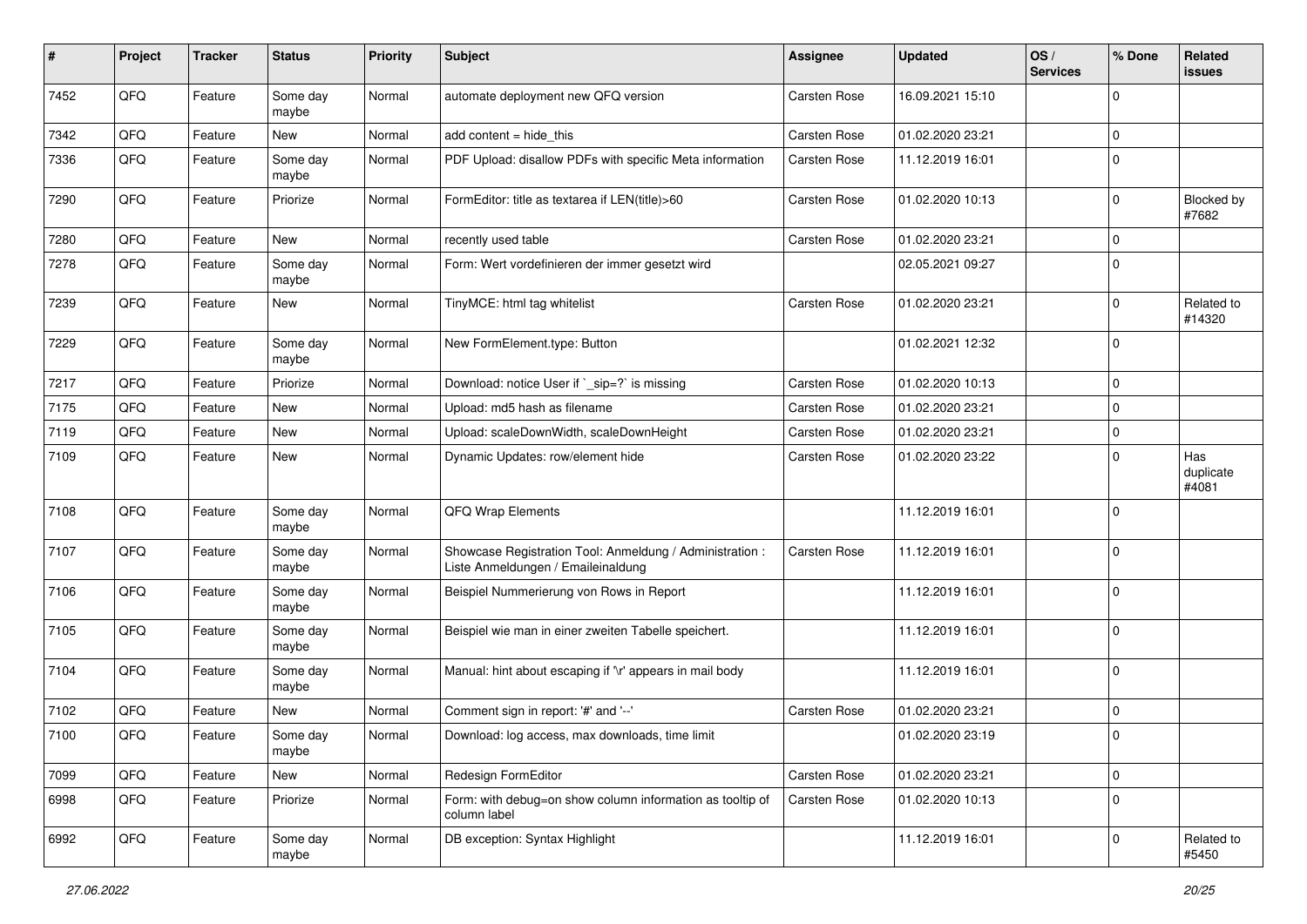| #    | Project | <b>Tracker</b> | <b>Status</b>     | <b>Priority</b> | <b>Subject</b>                                                                                                             | Assignee            | <b>Updated</b>   | OS/<br><b>Services</b> | % Done      | Related<br><b>issues</b>                    |
|------|---------|----------------|-------------------|-----------------|----------------------------------------------------------------------------------------------------------------------------|---------------------|------------------|------------------------|-------------|---------------------------------------------|
| 6972 | QFQ     | Feature        | Some day<br>maybe | Normal          | Fabric Clipboard / cross browser tab                                                                                       | Benjamin Baer       | 01.02.2020 23:21 |                        | $\mathbf 0$ |                                             |
| 6970 | QFQ     | Feature        | Some day<br>maybe | Normal          | tablesorter: default fuer 'sortReset' aendern von 'Ctrl' zu 'Alt'                                                          | Benjamin Baer       | 01.02.2020 23:21 |                        | $\mathbf 0$ |                                             |
| 6870 | QFQ     | Feature        | Priorize          | Normal          | Click on '_link' triggers an API call                                                                                      | Benjamin Baer       | 03.01.2022 08:25 |                        | $\mathbf 0$ |                                             |
| 6855 | QFQ     | Feature        | New               | Normal          | With {{feUser:U}}!={{feUser:T}}: Save / Delete: only possible<br>with {{feUserSave:U}}='yes' and '{{feUserDelete:U}}='yes' | Carsten Rose        | 01.02.2020 23:21 |                        | $\Omega$    |                                             |
| 6801 | QFQ     | Feature        | Priorize          | Normal          | Fabric: Maximize / Fulllscreen                                                                                             | Benjamin Baer       | 21.03.2022 09:56 |                        | $\mathbf 0$ |                                             |
| 6765 | QFQ     | Feature        | New               | Normal          | Moeglichkeit via QFQ eigene Logs zu schreiben                                                                              | Carsten Rose        | 01.02.2020 23:21 |                        | $\mathbf 0$ |                                             |
| 6723 | QFQ     | Feature        | New               | Normal          | Report QFQ Installation and Version                                                                                        | Carsten Rose        | 12.06.2021 09:07 |                        | $\mathbf 0$ |                                             |
| 6715 | QFQ     | Feature        | Some day<br>maybe | Normal          | Code-Refactoring: dbArray vereinheitlichen                                                                                 | Carsten Rose        | 11.12.2019 16:02 |                        | $\mathbf 0$ |                                             |
| 6704 | QFQ     | Feature        | Some day<br>maybe | Normal          | Upload Mode: Bilder in Notizen rechts sollen aktuellen<br>Upload repräsentieren.                                           |                     | 01.02.2020 23:19 |                        | $\mathbf 0$ | Related to<br>#3264                         |
| 6602 | QFQ     | Feature        | New               | Normal          | Formlet: in Report auf Mausklick ein mini-form oeffnen                                                                     | Carsten Rose        | 11.12.2019 16:16 |                        | $\mathbf 0$ |                                             |
| 6594 | QFQ     | Feature        | New               | Normal          | Excel: on download, check if there is a valid sip                                                                          | Carsten Rose        | 01.02.2020 23:21 |                        | $\mathbf 0$ |                                             |
| 6515 | QFQ     | Feature        | Some day<br>maybe | Normal          | Formular: Felder dynamisch ein/ausblenden                                                                                  |                     | 11.12.2019 16:02 |                        | $\Omega$    |                                             |
| 6437 | QFQ     | Feature        | New               | Normal          | Neuer Mode Button bei FormElementen                                                                                        | Carsten Rose        | 01.02.2020 23:21 |                        | $\mathbf 0$ | Related to<br>#9668,<br>Blocked by<br>#9678 |
| 6299 | QFQ     | Feature        | Some day<br>maybe | Normal          | Attack detection: log table with invalid SIP access                                                                        |                     | 11.12.2019 16:02 |                        | $\mathbf 0$ | Related to<br>#3947                         |
| 6292 | QFQ     | Feature        | New               | Normal          | Download: File speichern mit Hash aber original Filename in<br>der Datenbank vermerken fuer Downloads                      | <b>Carsten Rose</b> | 01.02.2020 23:21 |                        | $\mathbf 0$ |                                             |
| 6289 | QFQ     | Feature        | New               | Normal          | Form: Log                                                                                                                  | Carsten Rose        | 01.02.2020 23:21 |                        | $\mathbf 0$ |                                             |
| 6288 | QFQ     | Feature        | Some day<br>maybe | Normal          | Best Practice: Erklaeren wie man ein Formular ganz in<br>'weiss' erstellen kann                                            |                     | 11.12.2019 16:02 |                        | $\mathbf 0$ |                                             |
| 6261 | QFQ     | Feature        | New               | Normal          | Persistent SIP                                                                                                             | Carsten Rose        | 12.06.2021 09:07 |                        | $\mathbf 0$ | Related to<br>#10819                        |
| 6250 | QFQ     | Feature        | In Progress       | Normal          | Enhance layout: a) Subrecord, b) Subrecord-Title                                                                           | Carsten Rose        | 01.02.2020 23:22 |                        | $\mathbf 0$ | Related to<br>#5391                         |
| 6224 | QFQ     | Feature        | Priorize          | Normal          | Dynamic update: fade in/out fields                                                                                         | Benjamin Baer       | 21.03.2022 09:50 |                        | $\mathbf 0$ |                                             |
| 6084 | QFQ     | Feature        | Some day<br>maybe | Normal          | New escape type: 'D' - convert date                                                                                        |                     | 01.02.2020 23:19 |                        | $\mathbf 0$ |                                             |
| 6083 | QFQ     | Feature        | Some day<br>maybe | Normal          | Dynamic Update: Value Check via SQL                                                                                        |                     | 11.12.2019 16:02 |                        | $\pmb{0}$   |                                             |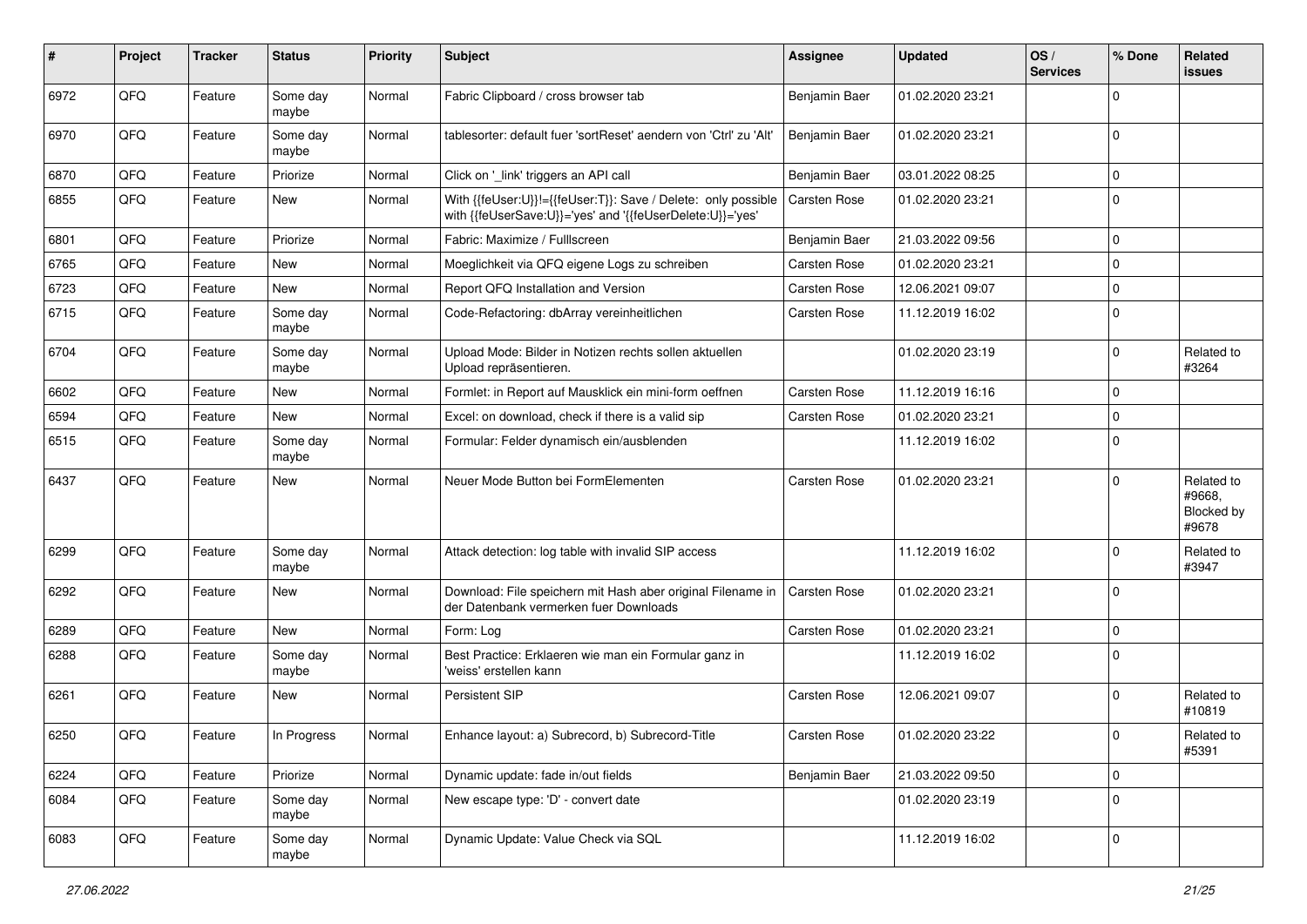| #    | Project | <b>Tracker</b> | <b>Status</b>     | <b>Priority</b> | Subject                                                                           | Assignee            | <b>Updated</b>   | OS/<br><b>Services</b> | % Done      | Related<br>issues                           |
|------|---------|----------------|-------------------|-----------------|-----------------------------------------------------------------------------------|---------------------|------------------|------------------------|-------------|---------------------------------------------|
| 5983 | QFQ     | Feature        | Some day<br>maybe | Normal          | Form Submit (save & update): normalize date/-time FE                              | Carsten Rose        | 01.02.2020 23:19 |                        | $\Omega$    |                                             |
| 5942 | QFQ     | Feature        | Priorize          | Normal          | 'L' and 'type': append to links, generate via 'link' by using<br>'u:' .           | <b>Carsten Rose</b> | 01.02.2020 10:13 |                        | $\mathbf 0$ |                                             |
| 5923 | QFQ     | Feature        | Some day<br>maybe | Normal          | fillStoreSystemBySqlLate                                                          |                     | 01.02.2020 23:19 |                        | $\Omega$    |                                             |
| 5895 | QFQ     | Feature        | Some day<br>maybe | Normal          | Tutorial: List of all QFQ Features                                                |                     | 01.02.2020 23:19 |                        | $\mathbf 0$ |                                             |
| 5894 | QFQ     | Feature        | Feedback          | Normal          | Typeahead in Report: show/hide rows dynamically                                   | Carsten Rose        | 18.02.2022 08:50 |                        | $\mathbf 0$ | Related to<br>#5893.<br>Related to<br>#5885 |
| 5893 | QFQ     | Feature        | Some day<br>maybe | Normal          | Edit on double-click                                                              |                     | 01.02.2020 23:19 |                        | $\mathbf 0$ | Related to<br>#5894                         |
| 5892 | QFQ     | Feature        | Some day<br>maybe | Normal          | QFQ should use T3 API to manipulate FE GROUP<br>membership                        |                     | 01.02.2020 23:20 |                        | $\Omega$    |                                             |
| 5852 | QFQ     | Feature        | Some day<br>maybe | Normal          | Logging: mail.log / sql.log - im FE anzeigen und via AJAX<br>aktualisieren        | Carsten Rose        | 01.02.2020 23:19 |                        | $\mathbf 0$ | Related to<br>#5885                         |
| 5851 | QFQ     | Feature        | Some day<br>maybe | Normal          | Queue System implementieren: MQTT, RabbitMQ                                       |                     | 01.02.2020 23:20 |                        | $\mathbf 0$ | Related to<br>#5715                         |
| 5850 | QFQ     | Feature        | Some day<br>maybe | Normal          | Deployment: In QFQ Doc best practice fuer zeitgemaesses<br>Deployment beschreiben |                     | 01.02.2020 23:20 |                        | $\mathbf 0$ |                                             |
| 5805 | QFQ     | Feature        | Some day<br>maybe | Normal          | TypeAHead SQL value instead of key stored                                         |                     | 01.02.2020 23:19 |                        | $\mathbf 0$ | Related to<br>#5444                         |
| 5783 | QFQ     | Feature        | Some day<br>maybe | Normal          | <b>BPMN View/Edit</b>                                                             |                     | 11.12.2019 16:02 |                        | $\Omega$    |                                             |
| 5782 | QFQ     | Feature        | <b>New</b>        | Normal          | NextCloud API                                                                     | Carsten Rose        | 01.02.2020 10:02 |                        | $\pmb{0}$   |                                             |
| 5715 | QFQ     | Feature        | New               | High            | PDF Caching                                                                       | Carsten Rose        | 03.05.2021 21:14 |                        | $\mathbf 0$ | Related to<br>#5851,<br>Related to<br>#6357 |
| 5695 | QFQ     | Feature        | In Progress       | Normal          | Multiform                                                                         | <b>Carsten Rose</b> | 02.01.2021 18:38 |                        | $\mathbf 0$ |                                             |
| 5665 | QFQ     | Feature        | Some day<br>maybe | Normal          | Versuch das '{{!' nicht mehr noetig ist.                                          | Carsten Rose        | 01.02.2020 23:20 |                        | $\Omega$    | Related to<br>#7432,<br>Related to<br>#7434 |
| 5579 | QFQ     | Feature        | Some day<br>maybe | Normal          | Enhance Doc / Presentation: variable type 'link column type'                      | Carsten Rose        | 01.02.2020 23:19 |                        | $\mathbf 0$ |                                             |
| 5562 | QFQ     | Feature        | Priorize          | Normal          | Drag'n'Drop fuer Uploads                                                          | Benjamin Baer       | 21.03.2022 09:52 |                        | $\mathbf 0$ | Related to<br>#9706                         |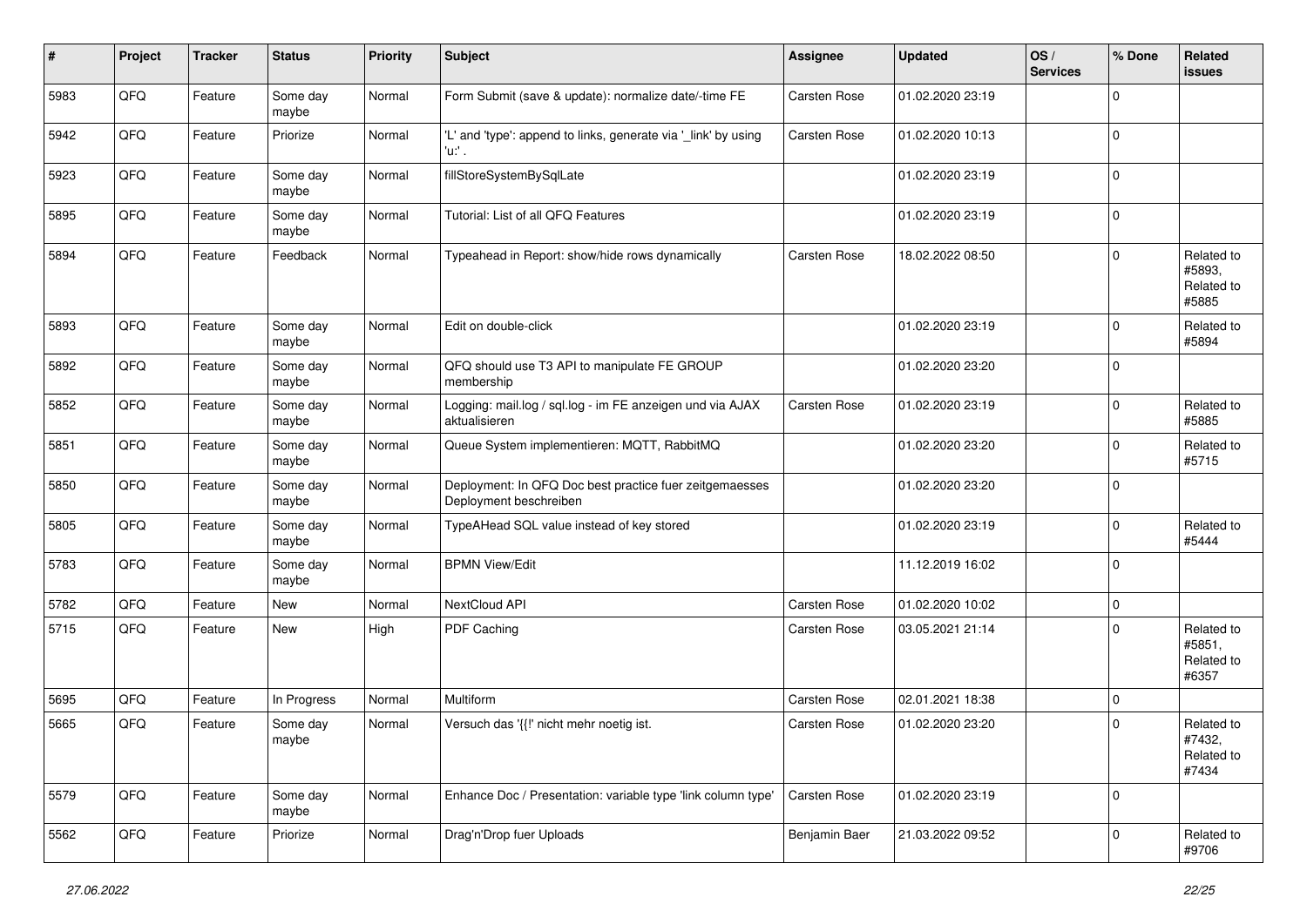| #    | Project | <b>Tracker</b> | <b>Status</b>     | <b>Priority</b> | <b>Subject</b>                                                                                     | Assignee            | <b>Updated</b>   | OS/<br><b>Services</b> | % Done       | Related<br><b>issues</b> |
|------|---------|----------------|-------------------|-----------------|----------------------------------------------------------------------------------------------------|---------------------|------------------|------------------------|--------------|--------------------------|
| 5548 | QFQ     | Feature        | Some day<br>maybe | Normal          | 801 Textfiles/Scriptfiles als Thumbnail                                                            | Carsten Rose        | 07.03.2022 16:26 |                        | $\mathbf 0$  |                          |
| 5480 | QFQ     | Feature        | Some day<br>maybe | Normal          | QFQ: Dokumentation mit Screenshots versehen                                                        | Carsten Rose        | 01.02.2020 23:20 |                        | $\mathbf 0$  | Related to<br>#9879      |
| 5455 | QFQ     | Feature        | Some day<br>maybe | Normal          | Mail Redirects grld abhaengig                                                                      |                     | 01.02.2020 23:20 |                        | $\mathbf 0$  |                          |
| 5452 | QFQ     | Feature        | Some day<br>maybe | Normal          | Thumbnails from PDF: bad quality                                                                   |                     | 01.02.2020 23:20 |                        | $\mathbf 0$  |                          |
| 5428 | QFQ     | Feature        | Some day<br>maybe | Normal          | secure thumbnail: late render on access.                                                           | <b>Carsten Rose</b> | 01.02.2020 23:20 |                        | $\mathbf 0$  |                          |
| 5389 | QFQ     | Feature        | Some day<br>maybe | Normal          | QFQ Design: Multline label / note                                                                  | Benjamin Baer       | 01.02.2020 23:19 |                        | 0            |                          |
| 5366 | QFQ     | Feature        | Priorize          | Normal          | Saving with keyboard shortcuts                                                                     | Benjamin Baer       | 21.03.2022 09:47 |                        | $\mathbf 0$  |                          |
| 5345 | QFQ     | Feature        | New               | Normal          | Report: UPDATE / INSERT / DELETE statements should<br>trigger subqueries, depending on the result. | Carsten Rose        | 27.05.2020 16:11 |                        | 0            |                          |
| 5342 | QFQ     | Feature        | Some day<br>maybe | Normal          | link - with HTML Attributes                                                                        |                     | 01.02.2020 23:20 |                        | $\mathbf{0}$ | Related to<br>#14077     |
| 5160 | QFQ     | Feature        | Some day<br>maybe | Normal          | QFQ collaborative / together.js, ShareJS, y-js, collaborative,                                     |                     | 11.12.2019 16:02 |                        | $\Omega$     |                          |
| 5132 | QFQ     | Feature        | Some day<br>maybe | Normal          | Error Message sendmail missing attachment: more details                                            | Carsten Rose        | 01.02.2020 23:19 |                        | 0            |                          |
| 5131 | QFQ     | Feature        | New               | Normal          | Activate Spin Gear ('wait/busy' indicator) via LINK attribute                                      | Carsten Rose        | 01.02.2020 23:21 |                        | $\mathbf 0$  |                          |
| 5129 | QFQ     | Feature        | Some day<br>maybe | Normal          | Reports: SQL fuer x Achse und y Achse                                                              |                     | 11.12.2019 16:02 |                        | 0            |                          |
| 5024 | QFQ     | Feature        | Some day<br>maybe | Normal          | Fabric: Generate PDF with edits                                                                    | Benjamin Baer       | 01.02.2020 23:20 |                        | $\mathbf 0$  | Related to<br>#10704     |
| 4974 | QFQ     | Feature        | Some day<br>maybe | Normal          | Long polling - inform all listening clients of changes                                             |                     | 11.12.2019 16:02 |                        | 0            |                          |
| 4956 | QFQ     | Feature        | Some day<br>maybe | Normal          | Sendmail: Benutzerdefinierte Headers                                                               | Carsten Rose        | 11.12.2019 16:02 |                        | 0            |                          |
| 4872 | QFQ     | Feature        | Some day<br>maybe | Normal          | Fields of Typo3 page available in STORE_TYPO3                                                      | Carsten Rose        | 01.02.2020 23:19 |                        | $\Omega$     |                          |
| 4869 | QFQ     | Feature        | Some day<br>maybe | Normal          | Dynamic Update (show, hide, readonly?, required?) for<br><b>Template Group Elements</b>            | Carsten Rose        | 01.02.2020 23:19 |                        | $\Omega$     | Related to<br>#4865      |
| 4839 | QFQ     | Feature        | Some day<br>maybe | Normal          | qfq-handle in <head> Abschnitt</head>                                                              | Carsten Rose        | 11.12.2019 16:02 |                        | $\mathbf 0$  |                          |
| 4816 | QFQ     | Feature        | Some day<br>maybe | Normal          | Templates for QFQ Reports (Tables, Radios, )                                                       |                     | 01.02.2020 23:20 |                        | $\mathbf 0$  |                          |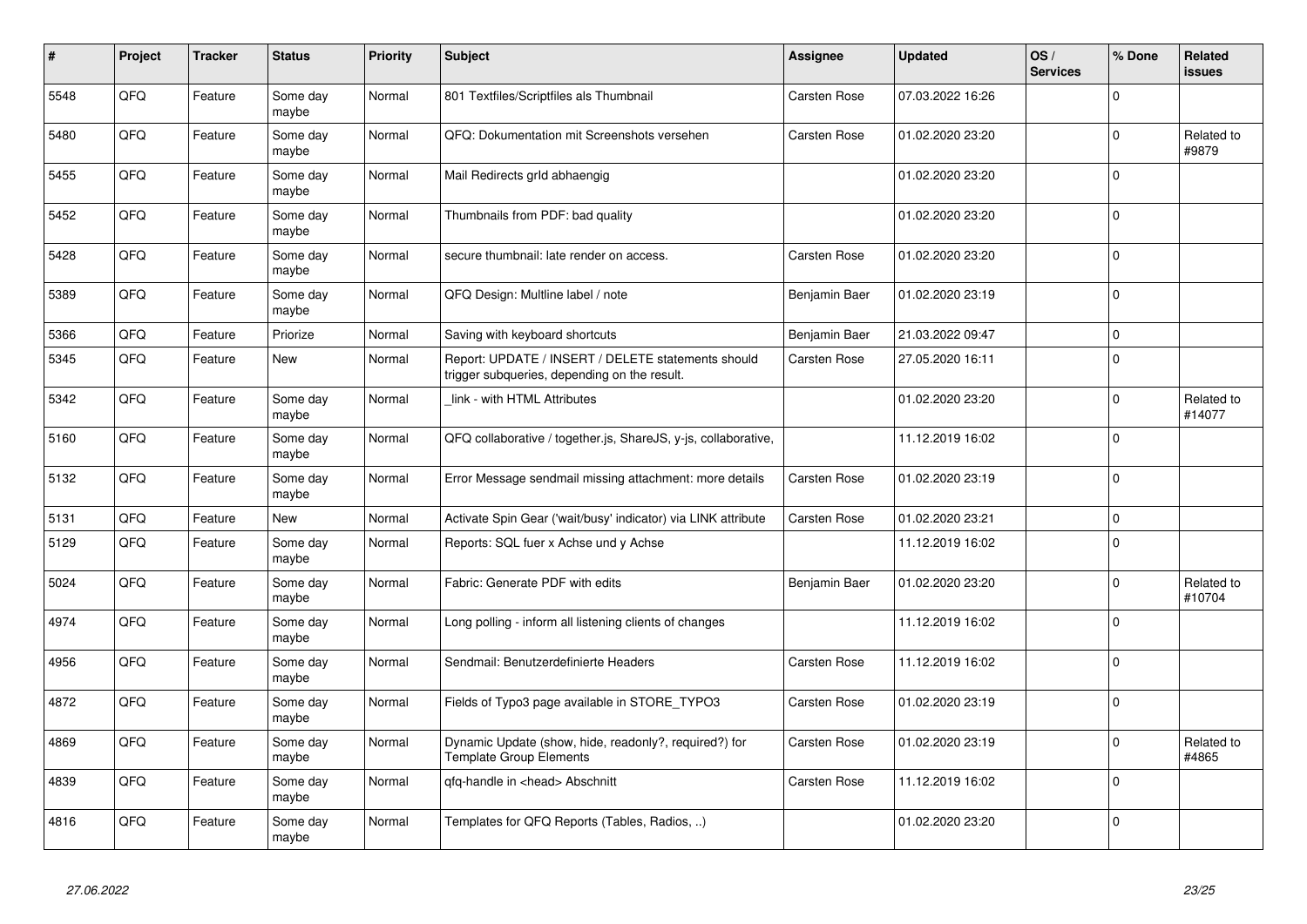| $\vert$ # | Project | <b>Tracker</b> | <b>Status</b>     | <b>Priority</b> | <b>Subject</b>                                                                                                                                                | Assignee            | <b>Updated</b>   | OS/<br><b>Services</b> | % Done      | Related<br><b>issues</b>                    |
|-----------|---------|----------------|-------------------|-----------------|---------------------------------------------------------------------------------------------------------------------------------------------------------------|---------------------|------------------|------------------------|-------------|---------------------------------------------|
| 4757      | QFQ     | Feature        | Some day<br>maybe | Normal          | Test subrecord: download links ok? Links ok?                                                                                                                  | Carsten Rose        | 01.02.2020 23:20 |                        | $\mathbf 0$ |                                             |
| 4719      | QFQ     | Feature        | Some day<br>maybe | Normal          | Custom Message in Client in case of 'Browser tab close,<br>modification will be lost'                                                                         |                     | 01.02.2020 23:20 |                        | $\mathbf 0$ |                                             |
| 4652      | QFQ     | Feature        | Some day<br>maybe | Normal          | UZH CD: Weiterleitung auf benutzerdefinierte 403/404 Seite                                                                                                    | <b>Carsten Rose</b> | 01.02.2020 23:20 |                        | $\mathbf 0$ |                                             |
| 4650      | QFQ     | Feature        | Some day<br>maybe | Normal          | Convert html to doc/rtf                                                                                                                                       | Carsten Rose        | 01.02.2020 23:20 |                        | $\mathbf 0$ | Related to<br>#10704                        |
| 4640      | QFQ     | Feature        | Some day<br>maybe | Normal          | Rename System Forms                                                                                                                                           |                     | 01.02.2020 23:20 |                        | $\mathbf 0$ |                                             |
| 4627      | QFQ     | Feature        | Some day<br>maybe | Normal          | dbupdate: all tables - check 'create', 'modified' if it is possible<br>to change to default 'CURRENT_TIMESTAMP' and modified<br>'ON UPDATE CURRENT TIMESTAMP' |                     | 01.02.2020 23:20 |                        | $\mathbf 0$ |                                             |
| 4626      | QFQ     | Feature        | Some day<br>maybe | Normal          | Mobile View: 'classBody=qfq-form-right' makes no sense                                                                                                        |                     | 01.02.2020 23:20 |                        | $\mathbf 0$ |                                             |
| 4606      | QFQ     | Feature        | Some day<br>maybe | Normal          | link: qualifier to render bootstrap button                                                                                                                    | Carsten Rose        | 01.02.2020 23:19 |                        | $\pmb{0}$   |                                             |
| 4551      | QFQ     | Feature        | Some day<br>maybe | Normal          | Set 'pills' via dynamicUpdate to show/hide/disabled                                                                                                           |                     | 01.02.2020 23:20 |                        | $\mathbf 0$ | Related to<br>#3752                         |
| 4536      | QFQ     | Feature        | Some day<br>maybe | Normal          | FE upload: problem with delete if mutliple uploads an<br>FE.name="                                                                                            |                     | 01.02.2020 23:20 |                        | $\mathbf 0$ |                                             |
| 4446      | QFQ     | Feature        | Some dav<br>maybe | Normal          | New FE get same feldContainerId as last modifed FE                                                                                                            |                     | 01.02.2020 23:20 |                        | $\mathbf 0$ |                                             |
| 4445      | QFQ     | Feature        | Some day<br>maybe | Normal          | template group: Option to simulate fieldset                                                                                                                   |                     | 28.06.2021 14:11 |                        | $\mathbf 0$ |                                             |
| 4444      | QFQ     | Feature        | Some day<br>maybe | Normal          | FE.type=upload: detect mime type                                                                                                                              |                     | 11.12.2019 16:02 |                        | $\mathbf 0$ | Related to<br>#4303                         |
| 4443      | QFQ     | Feature        | Some dav<br>maybe | Normal          | Form: multiple secondary tables                                                                                                                               |                     | 01.02.2020 23:20 |                        | $\Omega$    |                                             |
| 4442      | QFQ     | Feature        | Some day<br>maybe | Normal          | Special Column Name: _link - new symbol G (Glyph) to<br>choose any available symbol                                                                           |                     | 11.12.2019 16:02 |                        | $\mathbf 0$ |                                             |
| 4440      | QFQ     | Feature        | Some day<br>maybe | Normal          | Manual.rst: explain how to. expand PHP Session to 4h                                                                                                          |                     | 11.12.2019 16:02 |                        | $\mathbf 0$ |                                             |
| 4439      | QFQ     | Feature        | Some day<br>maybe | Normal          | Log: report all actions fired by an FE Element, incl. the<br>original directive (slaveld, sqllnsert, )                                                        |                     | 01.02.2020 23:20 |                        | $\mathbf 0$ | Related to<br>#4432,<br>Related to<br>#5458 |
| 4435      | QFQ     | Feature        | Some day<br>maybe | Normal          | Report: striptags - specify allowed tags                                                                                                                      |                     | 01.02.2020 23:20 |                        | $\pmb{0}$   |                                             |